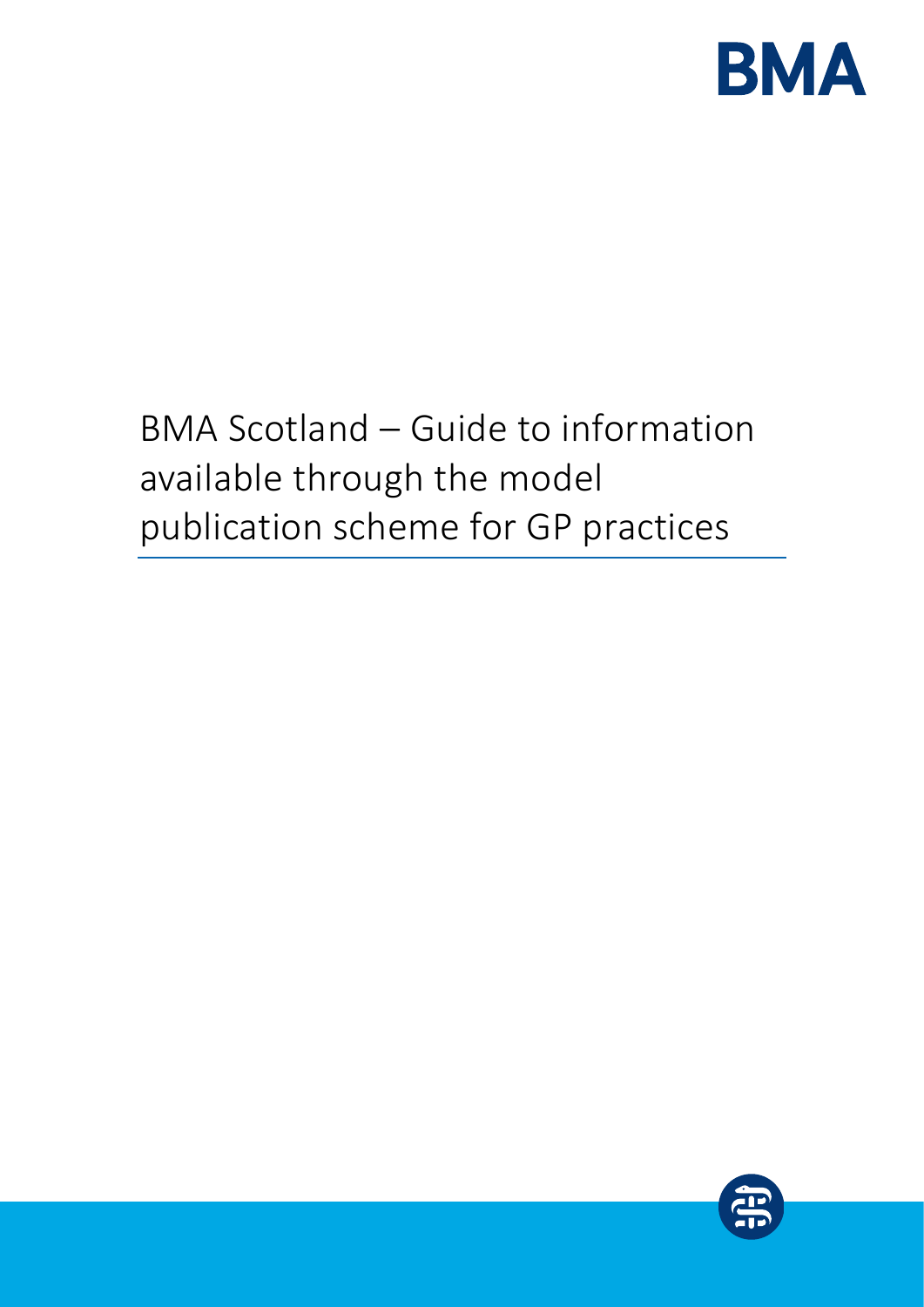# Carnoustie Medical Group

Guide to information available through the Scottish Information Commissioner's Model Publication Scheme

This guide was last updated on 24 July 2019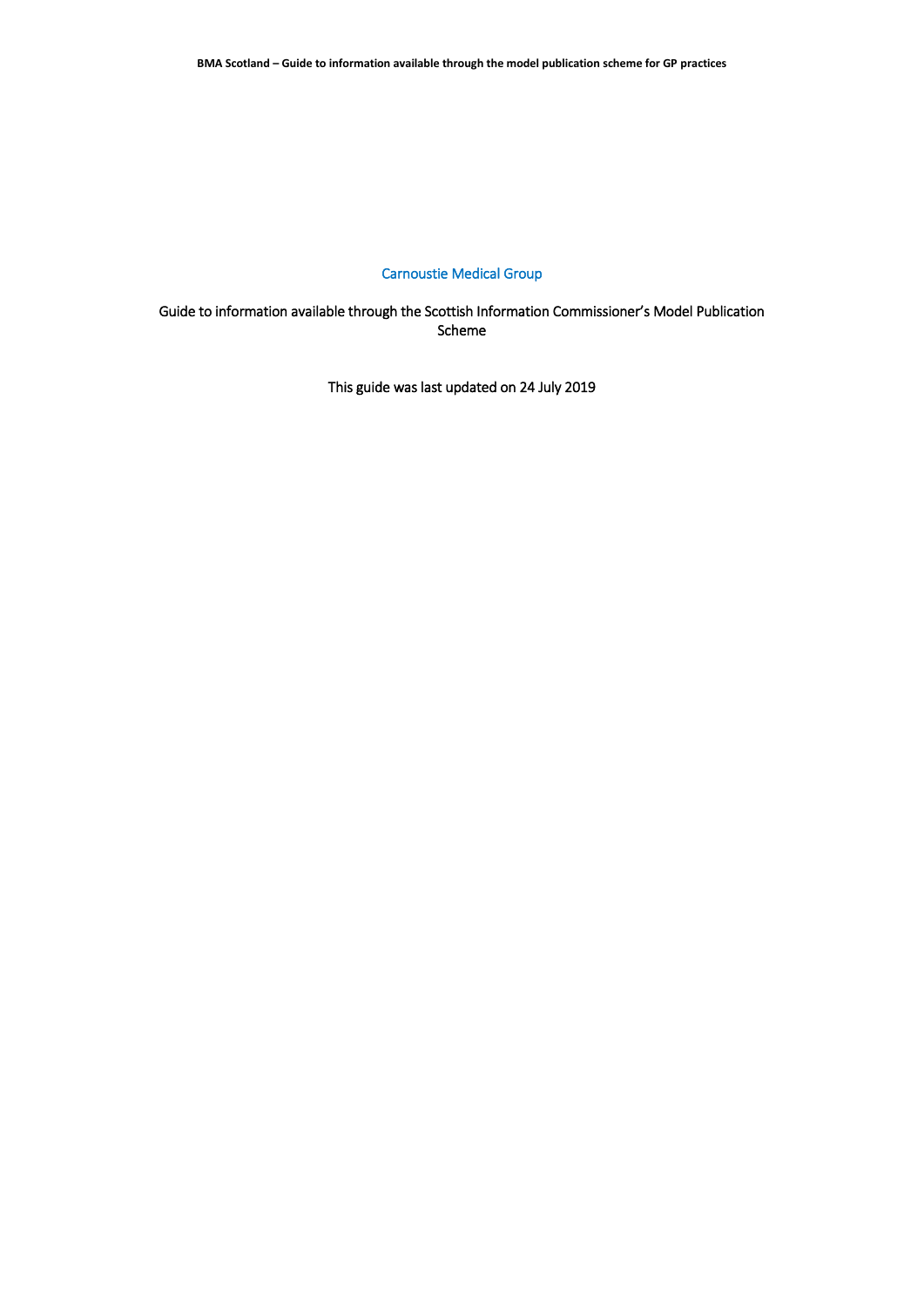#### Index

| Section 1  | Introduction                                                       |
|------------|--------------------------------------------------------------------|
| Section 2  | <b>About Carnoustie Medical Group</b>                              |
| Section 3  | Our functions and services                                         |
| Section 4  | How we take decisions and what we have decided                     |
| Section 5  | What we spend and how we spend it                                  |
| Section 6  | Accessing information under the scheme                             |
| Section 7  | Information that we may withhold                                   |
| Section 8  | Our charging policy                                                |
| Section 9  | Our copyright policy                                               |
| Section 10 | Our records management and disposal policy                         |
| Section 11 | Feedback                                                           |
| Section 12 | Complaints                                                         |
| Section 13 | How to access information which is not available under this scheme |
| Section 14 | <b>Classes of information</b>                                      |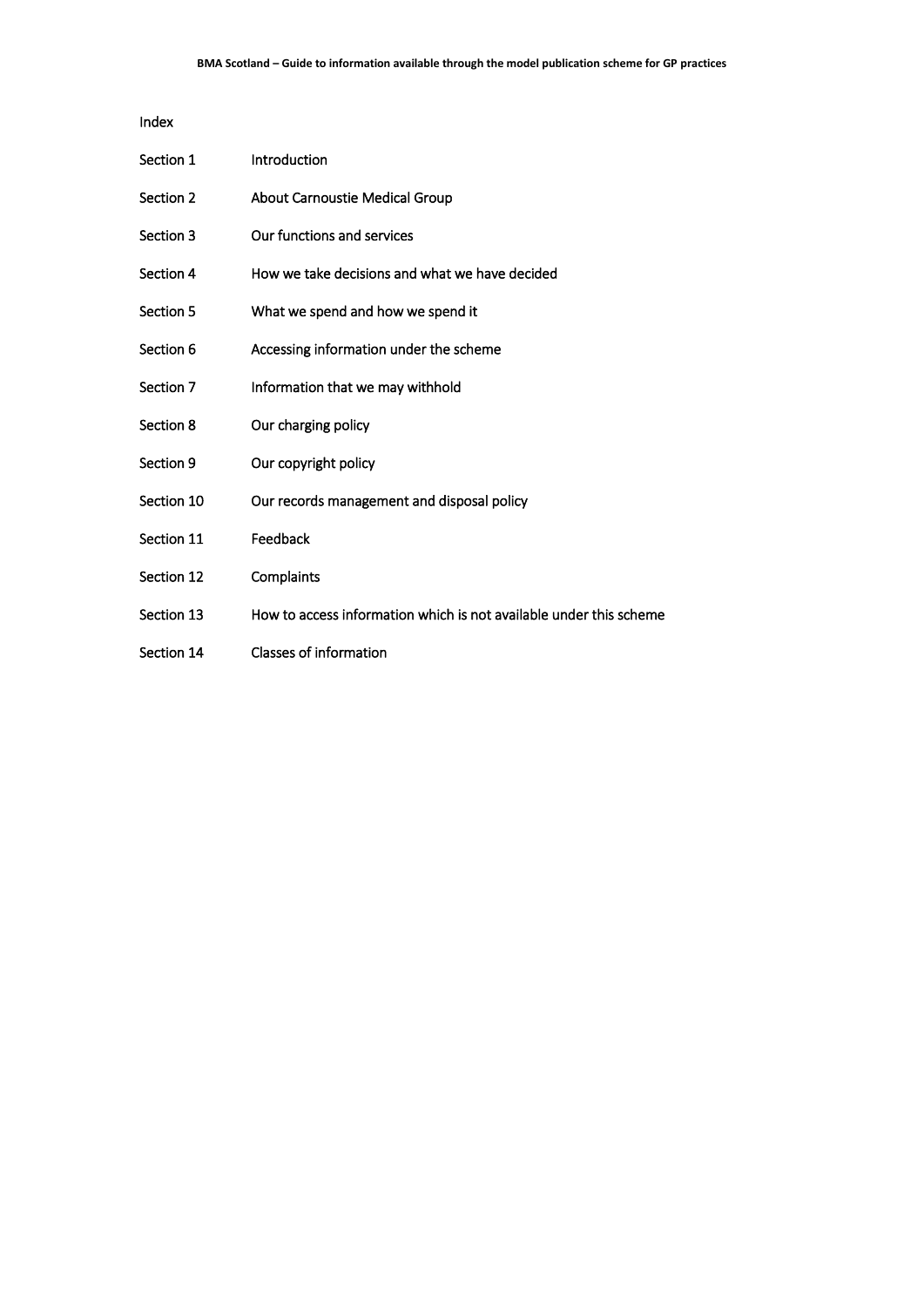#### Section 1: Introduction

The Freedom of Information (Scotland) Act 2002 requires Scottish public authorities to produce and maintain a publication scheme. Authorities are under a legal obligation to:

Publish the classes of information they make routinely available Tell the public how to access the information and what it might cost

Carnoustie Medical Group has adopted the Model Publication Scheme produced by the Scottish Information Commissioner. The scheme will be reviewed from time to time and updated in line with guidance from the Scottish Information Commissioner.

You can see the model publication scheme on the Commissioner's website at [www.itspublicknowledge.info/mps](http://www.itspublicknowledge.info/mps) or by contacting us at the address provided below.

The purpose of this Guide to Information is to:

- allow you to see what information is available (and what is not available) in relation to each class
- state what charges may be applied
- explain how you can find the information easily.
- provide contact details for enquiries and to get help with accessing the information
- explain how to request information we hold that has not been published.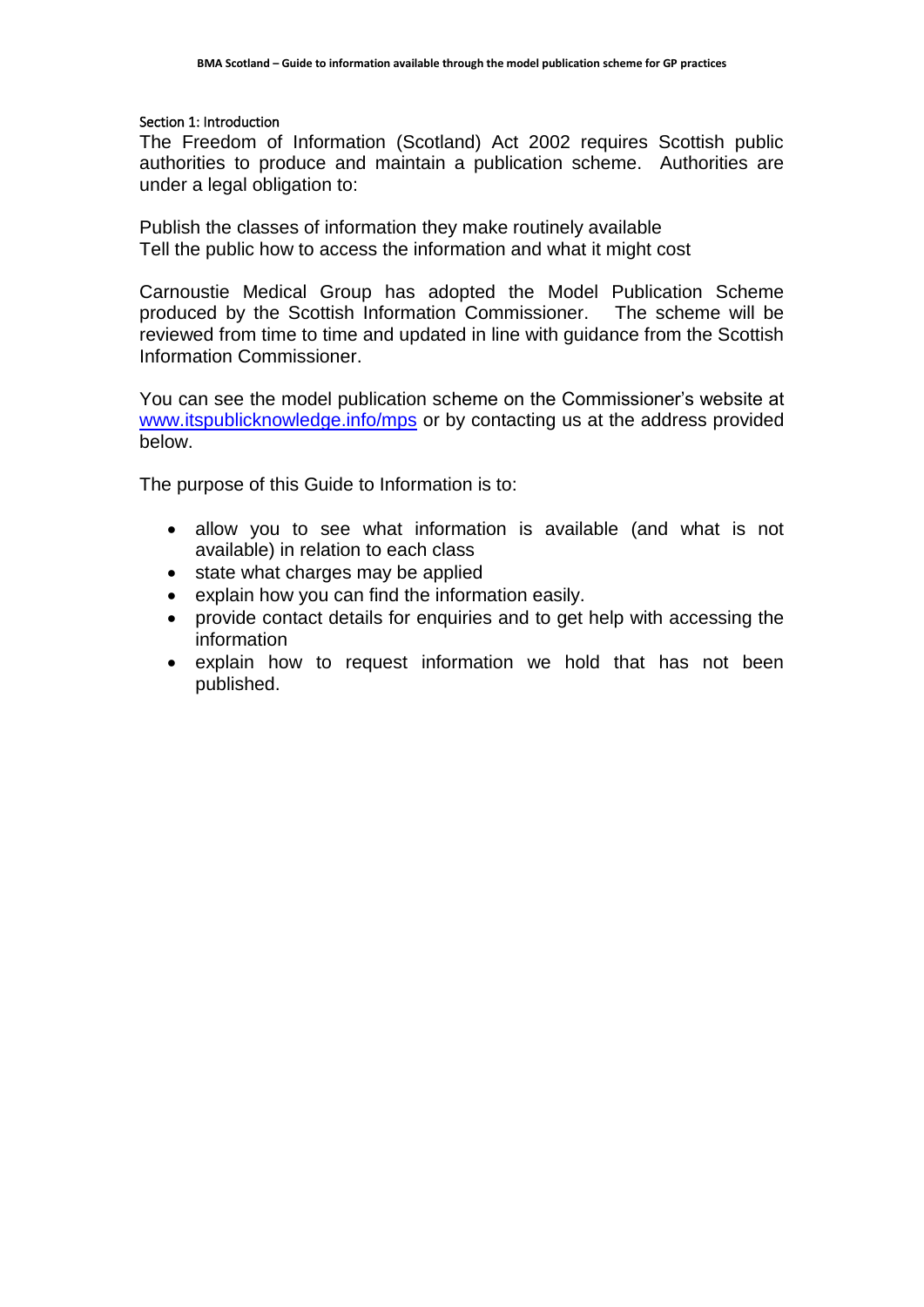#### Section 2: About Carnoustie Medical Group

#### General information

Mrs Lynn McGowan Group Business Manager Carnoustie Medical Group Parkview Primary Care Centre Barry Road **CARNOUSTIE** DD7 7RB

Tel: 01241 859888 Fax: 01241 852080

2 Salaried GPs 1 Office Manager GP Registrars 13 Administration Staff 3 Practice Nurses **Pharmacist Staff** 2 Health Care Assistant 11 District Nurses 1 MacMillan Nurse

8 GP Partners 1 Group Business Manager

Attached Staff include: Podiatry **Prodiatry** Psychiatry Physiotherapy **Clinical Psychology** Speech Therapy

Dietician **Dietician** Third Sector Organisations

The practice opening hours are 06:45 – 18:00hrs. Out of Hours: NHS24 cover from 18:00 – 08:00 hours Monday to Friday 00:00 – 00:00 Saturday, Sunday and Public Holidays

Concerns or complaints about the services we provide can be made directly to the practice Mrs Lynn McGowan, Group Business Manager or to the NHS Tayside Complaints Department, Ninewells Hospital, Dundee, DD1 9SY.

#### **Constitution**

This GP practice is constituted under the National Health Services (Scotland) Act 1978 and is contracted by NHS Tayside to provide primary medical services under General Medical Services Contracts) (Scotland) Regulations 2018.

#### How the practice is run

Decision making is made by the GP Partnership in conjunction with the Group Business Manager. The decision makers are: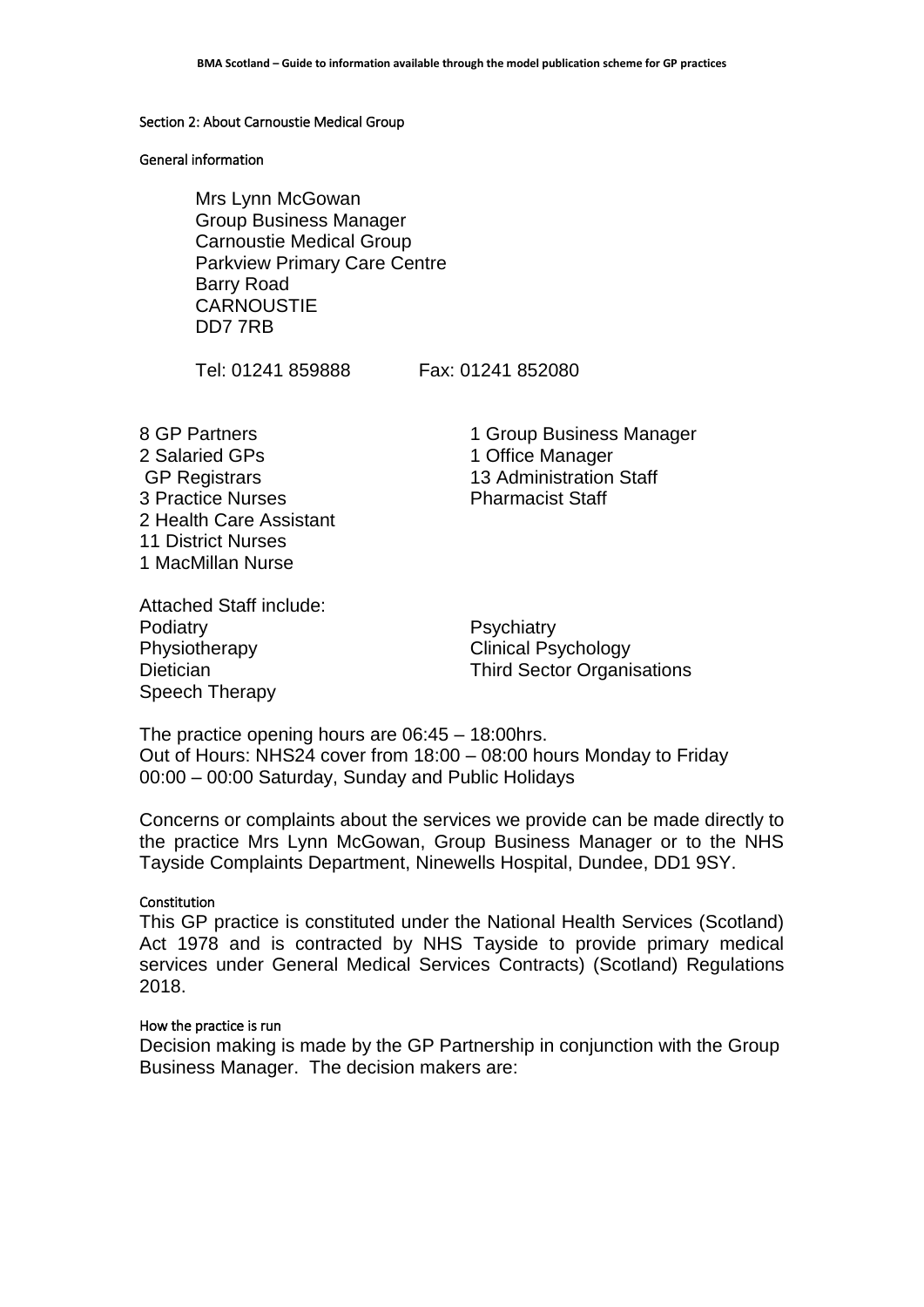**Dr Elaine McNaughton**, M.B.Ch.B. Dundee 1981, F.R.C.G.P., D.R.C.O.G.

Dr McNaughton has been a GP Partner in the practice for more than 30 years. She was previously Deputy Chair of the Royal College of General Practitioners Scotland and a member of UK and Scottish Councils. She has many years experience in GP education having been a Programme Director for GP Specialty Training and was GP Associate Adviser with NHS Education Scotland for 20 years. Dr McNaughton remains committed to the development of the practice and to patient safety and she strongly believes in the wider benefits to patient care that can be achieved by working effectively with the extended practice-based team. She values the importance of being an experienced generalist clinician.

# **Dr Lynda J. Morton**, M.B.Ch.B. Aberdeen 1982

Dr Morton has a special interest in alternative medicine, child and women's health and family planning. Dr Morton is the clinical lead in the practice for mental health, dementia and depression.

**Dr Laura H Roberts**, M.B.Ch.B. Dundee 1998, M.R.C.G.P., D.F.F.P.

Dr Roberts is a GP Trainer and is actively involved in the teaching and training of GP learners at every stage. She has a special interest and expertise in child health. She has an interest in women's health and has qualifications in family planning services including coil and contraceptive implant insertion. Dr Roberts is also the practice lead for information technology, immunisations and diabetes.

**Dr Stephen B Galbraith**, M.B.Ch.B. Dundee 1991, M.R.C.G.P., D.R.C.O.G.

Dr Galbraith is a GP Trainer and is actively involved in teaching and training of GP learners at every level. Dr Galbraith is clinical lead in the practice for hypertension and chronic kidney disease. He has a special interest in sports medicine and joint injection.

**Dr Lindsey Howe**, M.B.Ch.B. Dundee 2003, M.R.C.G.P., D.R.C.O.G.

Dr Lindsey Howe has been a Partner in the Practice since 2007. Dr Howe is an Undergraduate Trainer for the Practice and teaches 4th and 5th year medical students. Dr Howe has a special interest and expertise in family planning and coil and contraceptive implant insertion. Outside of work, Lindsey is a keen skiier and mother of two children.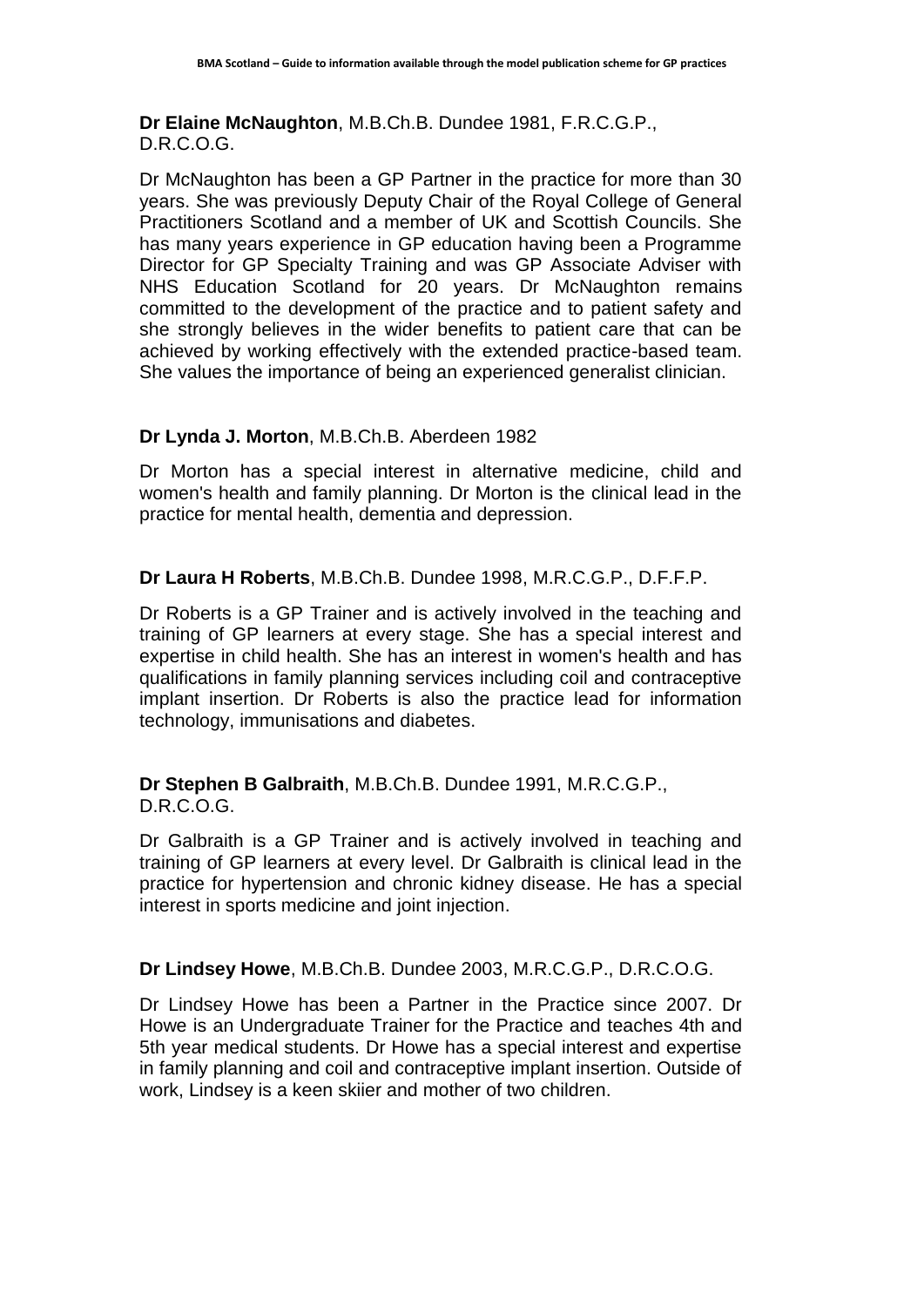# **Dr Taimur S Khan**, M.B.B.S Karachi 2002, M.R.C.G.P.

Dr Khan has been associated with Carnoustie Medical Group since 2006, having joined as a trainee general practitioner and then as a longterm locum. We were delighted when he joined the practice in partnership on 1 January 2011.

# **Dr Amy Knighton**, M.B.Ch.B. Dundee 2010, M.R.C.G.P., D.C.H., B.S.C (HONS) 2005

Dr Knighton first joined the practice in 2012 as a GP Registrar. She has come back, after a short period of time away, to work with us again. She has a special interest in palliative medicine and paediatric medicine, having recently finished her diploma in child health. Dr Knighton is also involved with the Royal College of General Practitioners (RCGP) as first five lead for East Scotland and chair of the RCGP Scotland AiT and First Five committee. In her spare time she helps with a local Brownie Unit, loves to sing and bake, and volunteers each summer with 'Over the wall', a charity which gives kids with serious illness access to free summer camps.

# **Dr Finlay Davies,** M.B.Ch.B. ABERDEEN 1984, DAv.Med, D.C.H, Dip Obs, D.F.F.P., F.R.AeS

Dr Davies joined the practice in 2018. Dr Davies graduated from Aberdeen University in 1984, and has been a GP since 1991. After 13 years as a partner in General Practice he spent 12 years in the RAF so is experienced in military and aviation medicine. He regards himself as a true generalist, but with a specific interest in minor surgery.

**Lynn McGowan**, Group Business Manager, M.B.A., I.H.M and Local Coordinator (LC) for Scottish Practice Management Development Network (SPMDN)

Lynn joined the practice since 2014 as Group Business Manager. Lynn is responsible for the co-ordination and management of all non-clinical aspects of the practice including strategic direction. Areas included are Personnel and Training; Teambuilding; Systems Organisation; Finance; Health and Safety; Information Management, Computing and Audit.

The practice has monthly business meetings and a variety of group staff meetings throughout the year.

Under our contract of services with NHS Tayside we are obligated to meet the requirements of this contract and must provide information to support this to the NHS board. The practice is audited by Practitioners Services Division under Payment Verification processes which assess that payments made to practices are correct. PSD is responsible for providing assurance to NHS boards that the payments made on their behalf to GP practices are accurate and valid. The work conducted under Payment Verification includes patient registration checks, documentary checks, trend analysis, and practice visits.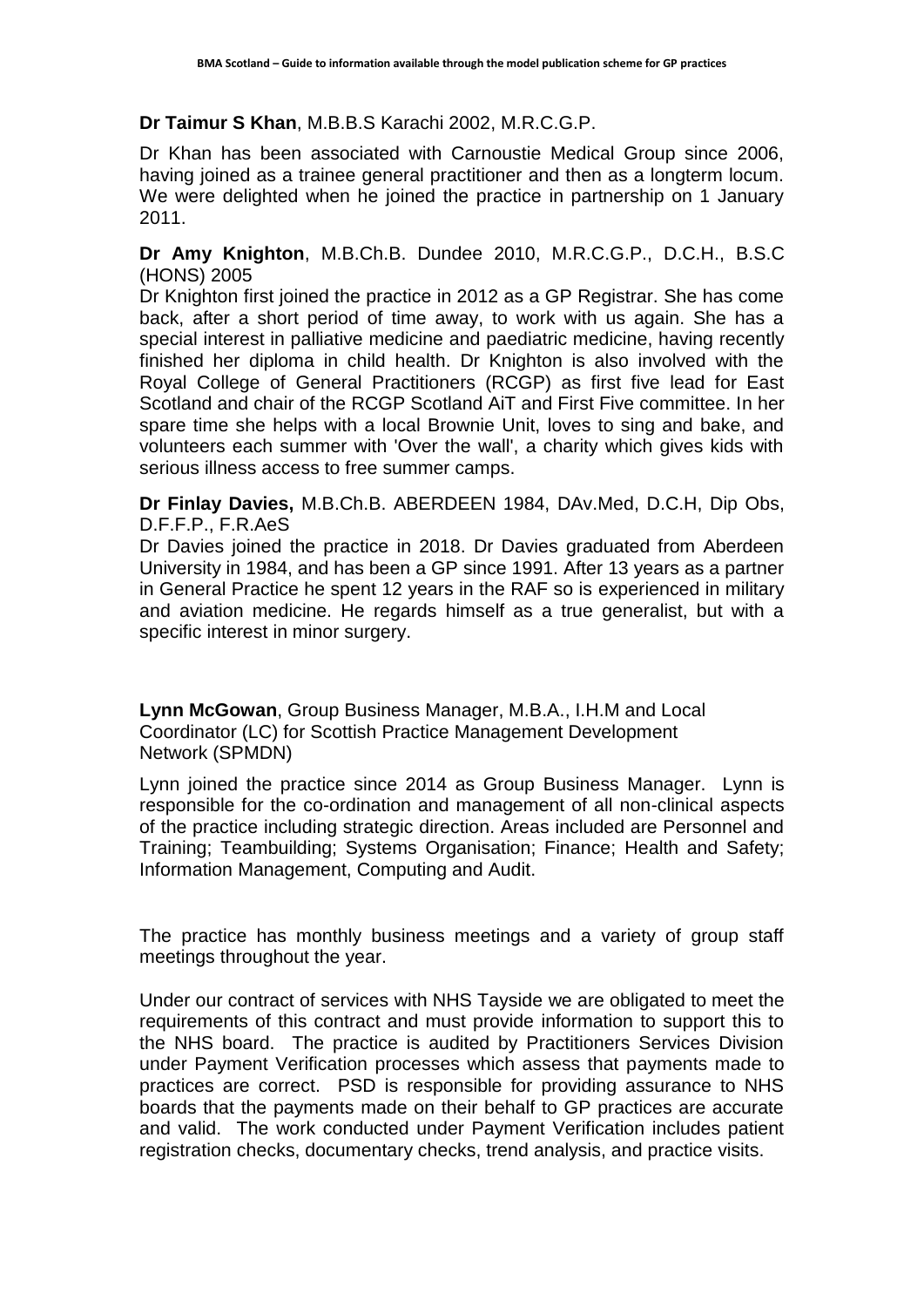General practitioners have a duty of care to their patients and are registered with the General Medical Council and follow the standards and good medical practice guidelines laid down by the GMC, including the requirements set out under Duties of a Doctor in the GMC guidance, Good Medical Practice [\(https://www.gmc-uk.org/ethical-guidance/ethical-guidance-for-doctors/good](https://www.gmc-uk.org/ethical-guidance/ethical-guidance-for-doctors/good-medical-practice)[medical-practice\)](https://www.gmc-uk.org/ethical-guidance/ethical-guidance-for-doctors/good-medical-practice).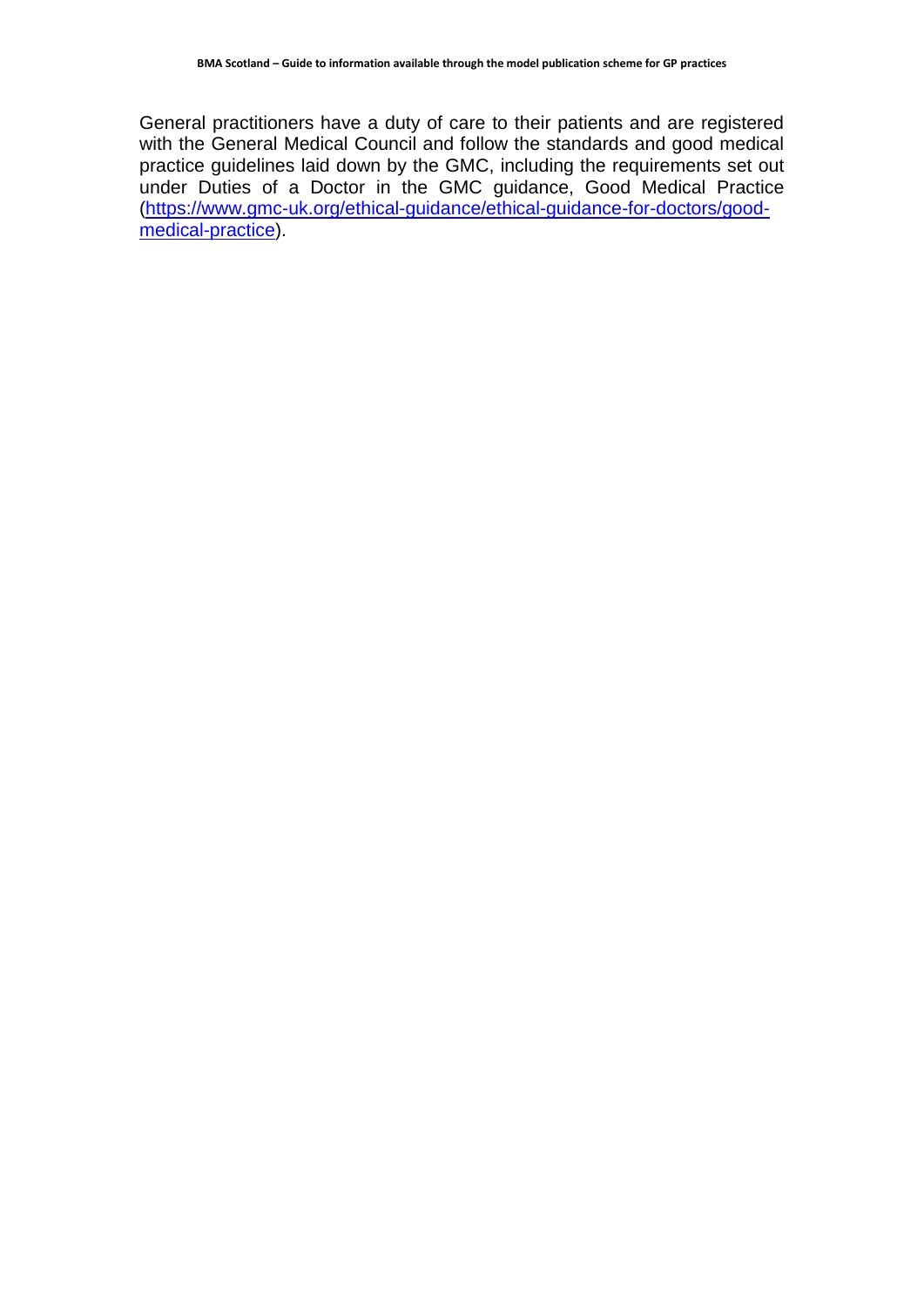#### Section 3: Our functions and services

NHS Boards contract with GP practices to provide primary care services to patients. Carnoustie Medical Group holds a General Medical Services contract with NHS Tayside. Under this contract we provide primary medical services to patients that reside within our practice area:

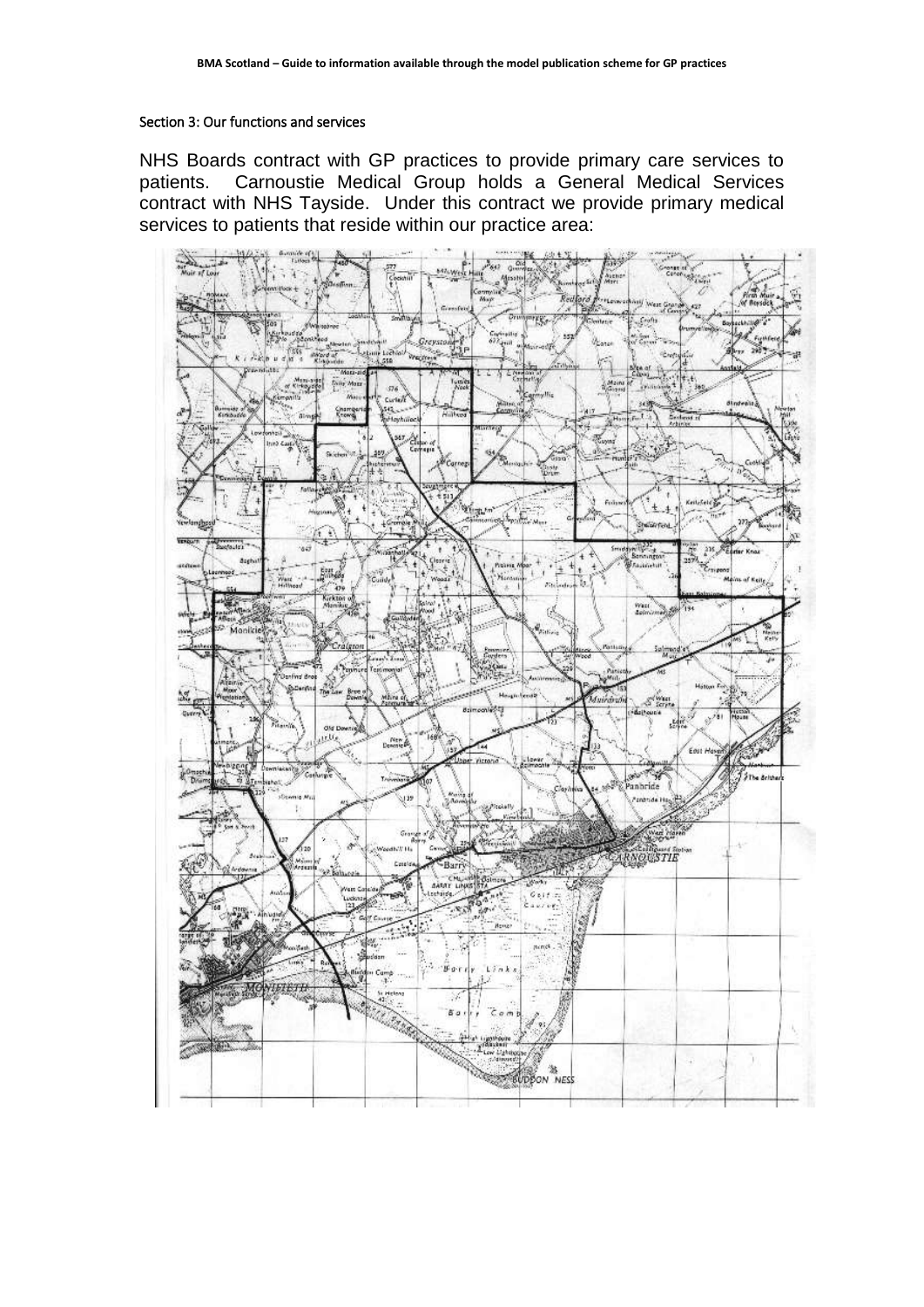GP contractors (Drs McNaughton, Morton, Roberts, Galbraith, Howe,Khan, Knighton and Davies) hold the contract for services with the NHS board and are responsible for fulfilling the obligations of the contract. The General Medical Services <http://www.legislation.gov.uk/ssi/2018/66/contents/made> Regulations outline our responsibilities under our contract. The payment arrangements under our contract are contained in the GMS: Statement of Financial Entitlements (the current year's SFE can be found on the NHS Scotland website [http://www.publications.scot.nhs.uk](http://www.publications.scot.nhs.uk/) .

This practice aims to take account of Healthcare Improvement Scotland standards and guidance, Scottish Intercollegiate Guidelines Network (SIGN) guidelines relevant to general practice, and Scottish Government service strategies and frameworks.

Under our contract with NHS Tayside we provide a range of services to our patients, including:

| <b>Essential Services</b>          | <b>Enhanced Services</b>      | <b>Other Services</b>           |
|------------------------------------|-------------------------------|---------------------------------|
| <b>General Primary Medical</b>     | <b>Minor Surgery services</b> | Baby clinic                     |
| services                           |                               |                                 |
| <b>Child Health Surveillance</b>   | Influenza & Pneumococcal      | <b>Clinical Psychologist</b>    |
|                                    | immunisation service          | Service                         |
| <b>Child Health Immunisation</b>   | Palliative Care enhanced      | <b>Counselling Service</b>      |
| service                            | service                       |                                 |
| Contraceptive services             | Osteoporosis enhanced service | Speech Therapy                  |
| Maternity medical services         | <b>Extended hours service</b> | <b>Dietetic</b>                 |
| <b>Cervical Cytology</b>           | <b>Near Patient Testing</b>   | <b>Baby Clinic</b>              |
| <b>Chronic Disease</b>             | <b>IUD/IUCD service</b>       | Psychiatric                     |
| Management service                 |                               |                                 |
| <b>New Patient Medical Service</b> | Subdermal contraceptive       | <b>Cervical Cytology</b>        |
|                                    | implants                      |                                 |
|                                    |                               | Physiotherapy                   |
|                                    |                               | Podiatry                        |
|                                    |                               | <b>District Nursing</b>         |
|                                    |                               | <b>Parent Craft</b>             |
|                                    |                               | <b>Health Promotion clinics</b> |
|                                    |                               | <b>Travel and Childhood</b>     |
|                                    |                               | <b>Immunisations</b>            |
|                                    |                               | <b>Chronic Disease</b>          |
|                                    |                               | <b>Management clinics</b>       |
|                                    |                               | Warfarin monitoring             |

It is important to note that this range of services may be subject to change and may not always be available. Please be aware that some services may involve information sharing with other agencies (e.g. child protection conferences). We observe data protection precautions and do not share information with other agencies except where it is necessary for proper patient care.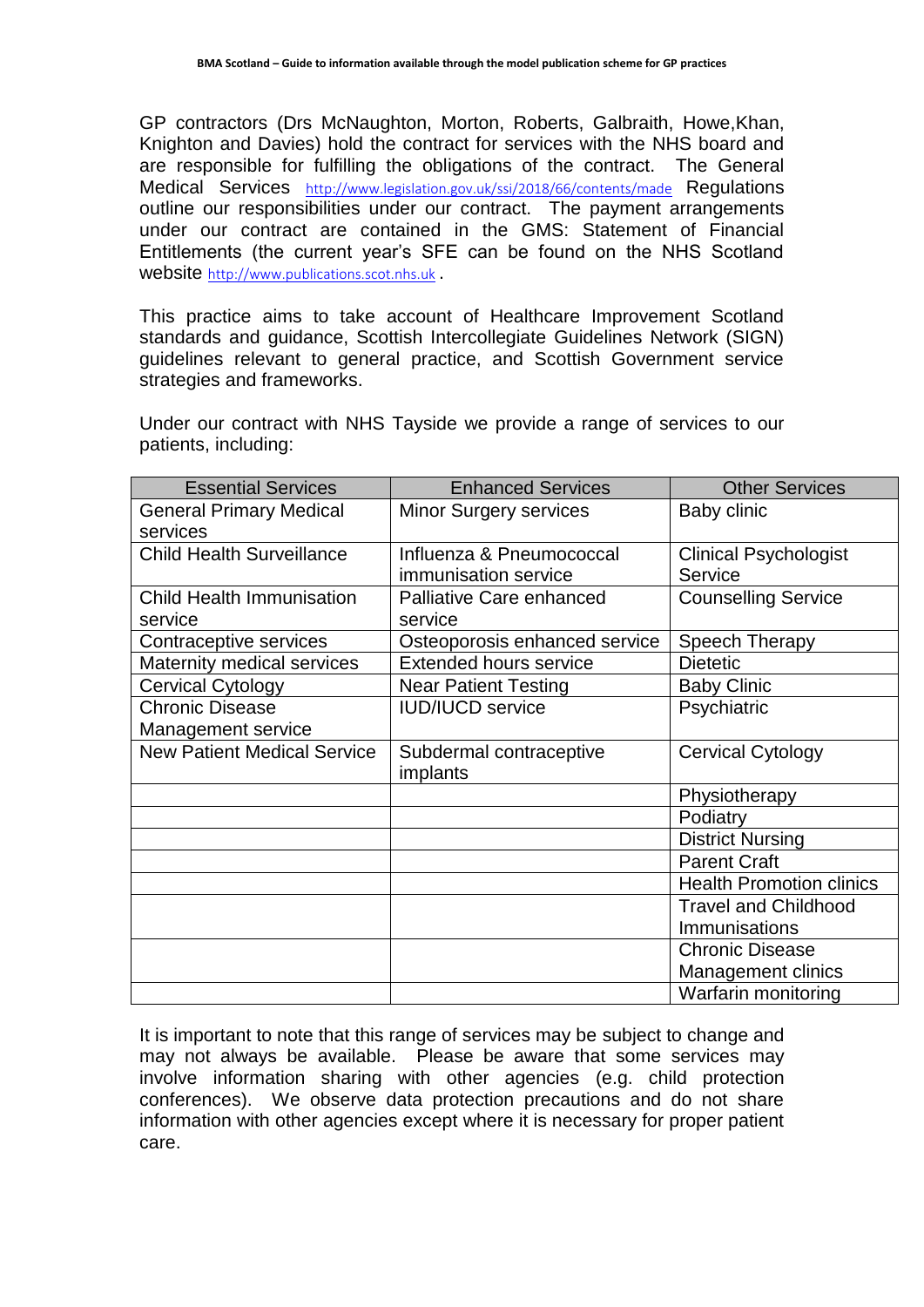Under our contract with NHS Tayside we regularly meet with other local practices and share anonymised data within this cluster in order to improve the quality of our service, and to contribute to the oversight and development of the local healthcare system.

Carnoustie Medical Group is a training practice.

Dr Khan is fluent in Urdu, Punjabi and English. He is also very competent in Arabic. The Practice can use the services of the Language Line Services through NHS Tayside who provide Interpretation, Translation and Communication Services. They can provide translators in a wide variety of languages, and will also assist with patients who require communication aids. The receptionist can arrange this for patients.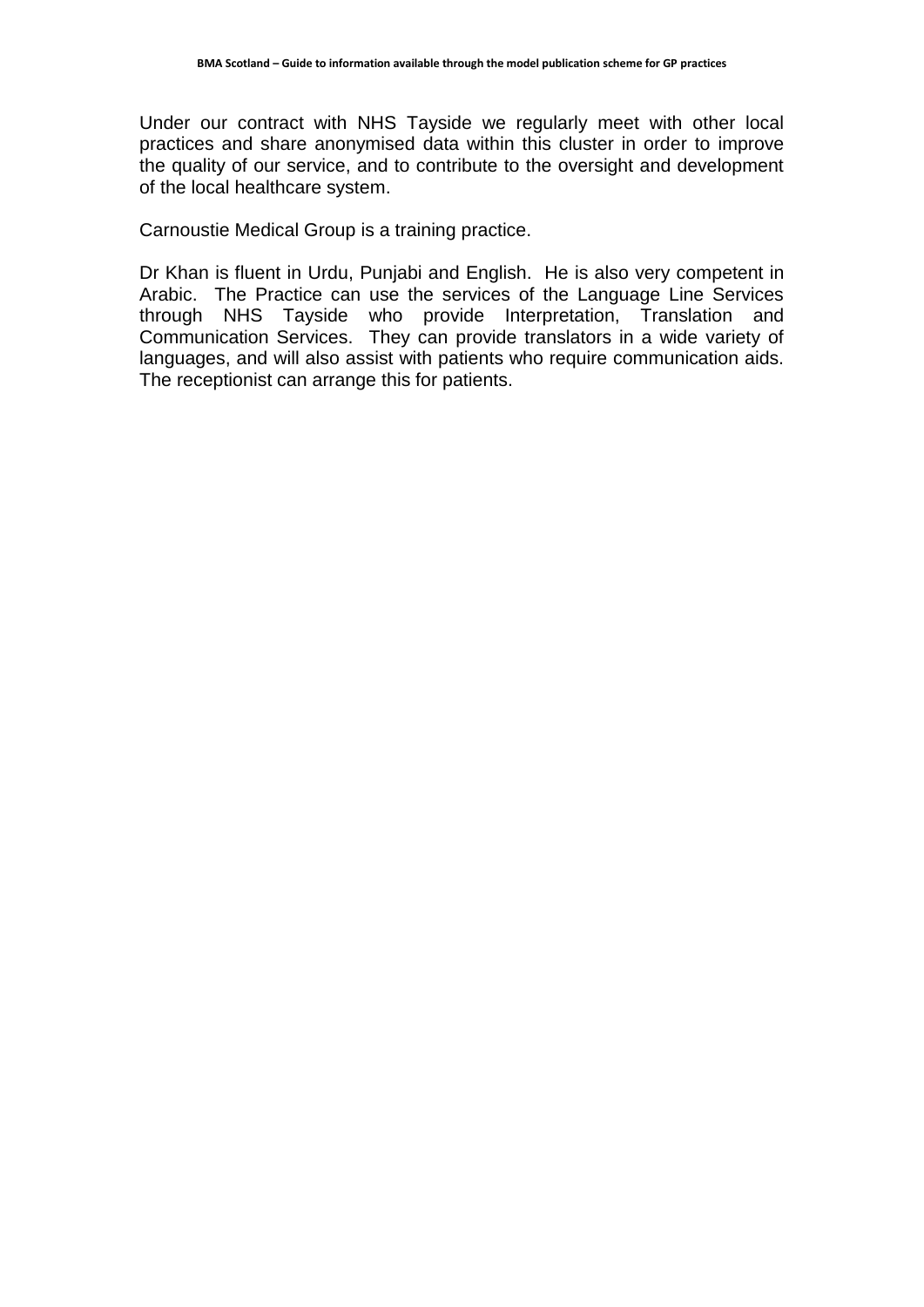#### Section 4: How we take decisions and what we have decided

The Practice has monthly business meetings. Clinical meetings take place with the Senior Nurse, Practice Nurses, District Nurses, Pharmacists and MacMillan Nurse on a regular basis. The GP Partners and Business Manager undertake decision making within the Practice. The Management Team comprises of Drs, McNaughton, Morton, Roberts, Galbraith, Howe, Khan, Knighton, Davies and Mrs Lynn McGowan.

Carnoustie Medical Group has an active and involved Patient Representative Group (PRG) and decisions that are made regarding the patients are made in conjunction and with the assistance of this group.

Please see *Section 14 – Classes of information* for further details.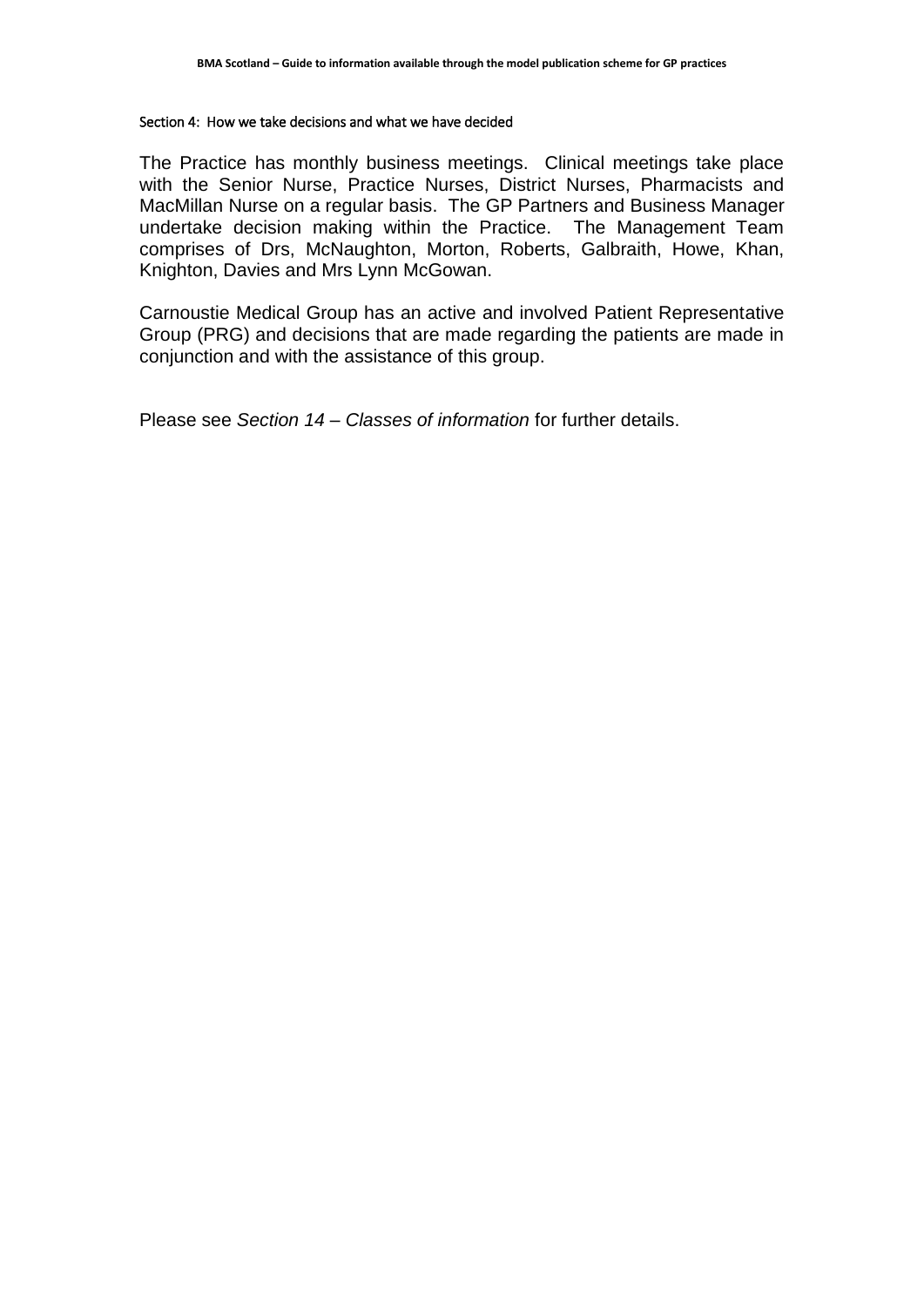## Section 5: What we spend and how we spend it

Carnoustie Medical Group receives funding from NHS sources to provide NHS services to patients. We do not charge patients for NHS services. Details of our NHS funding can be requested from the practice, please see *Section 14 – Classes of information* for further details.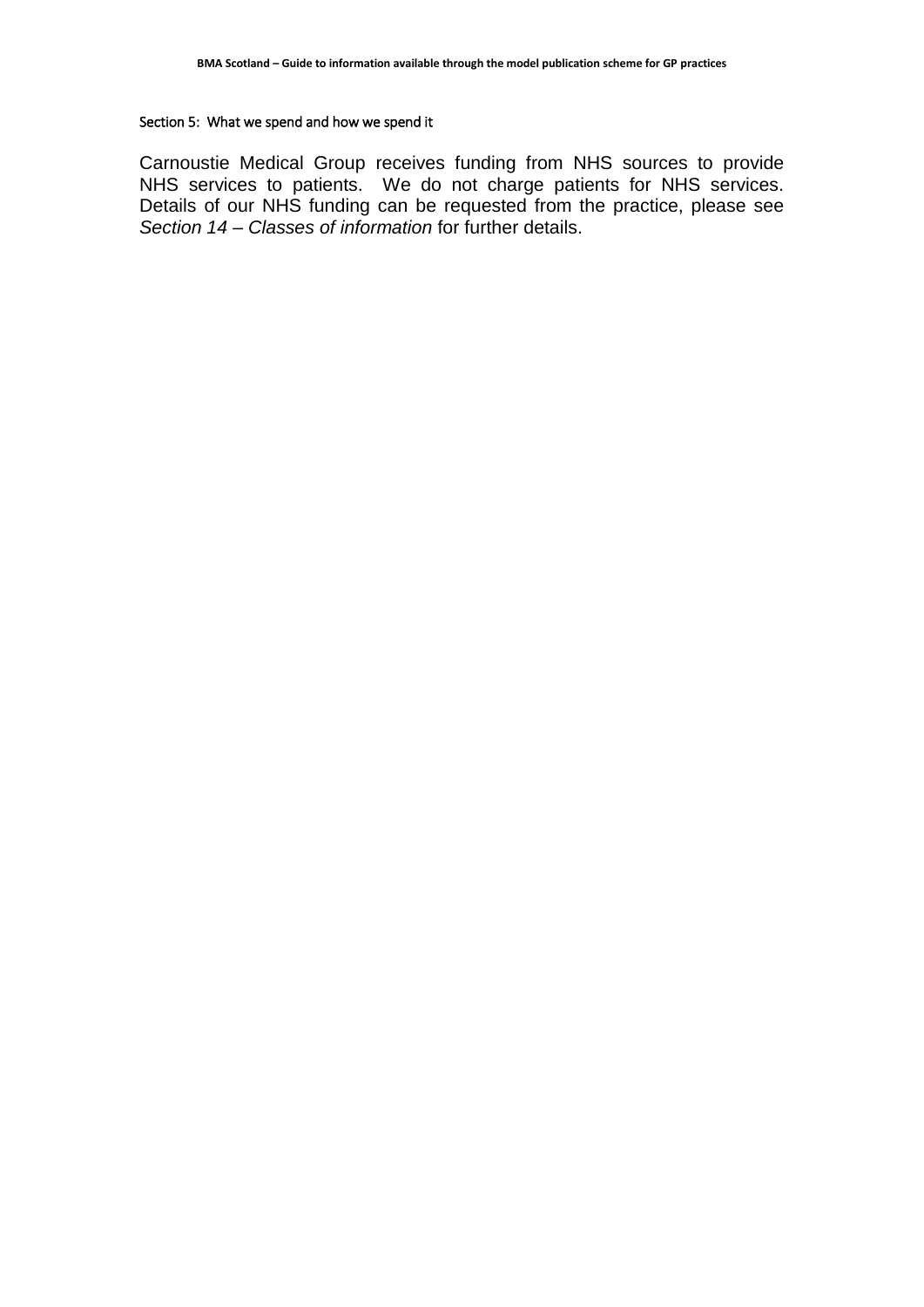#### Section 6: Accessing information under this scheme

Information available under our guide to information will normally be available through the routes described below. *Section 14 – Classes of Information*  provides more details on the information available under the scheme, along with additional guidance on how the information falling with each "class" may be accessed.

# **Online**

Most information listed in our guide to information is available to download from our practice website [http://www.carnoustiemedicalgroup.co.uk](http://www.carnoustiemedicalgroup.co.uk/) If you have any difficulty accessing information online please contact us by an alternative route.

# **By email**

You can request the information you seek by email at [carnoustie.tayside@nhs.net](mailto:carnoustie.tayside@nhs.net) wherever possible. When requesting information from us, please provide a telephone number so we can telephone you to clarify details, if necessary.

# **By phone**

Information can also be requested from us over the telephone. Please call 01241 859888 to request information available under this scheme.

# **By post**

All information under the guide will normally be available in paper copy form, but please consider the impact on the environment. Please address your request to:

Mrs Lynn McGowan Group Business Manager Carnoustie Medical Group Parkview Primary Care Centre Barry Road **CARNOUSTIE** DD7 7RB

When writing to us to request information, please include your name and address, full details of the information or documents you would like to receive, and any fee payable (see *Section 8: Our charging policy* for further information on fees). Please also include a telephone number so we can telephone you to clarify any details, if necessary.

# **Advice and assistance**

If you have any difficulty identifying the information you want to access, then please contact the practice by one of the methods listed above.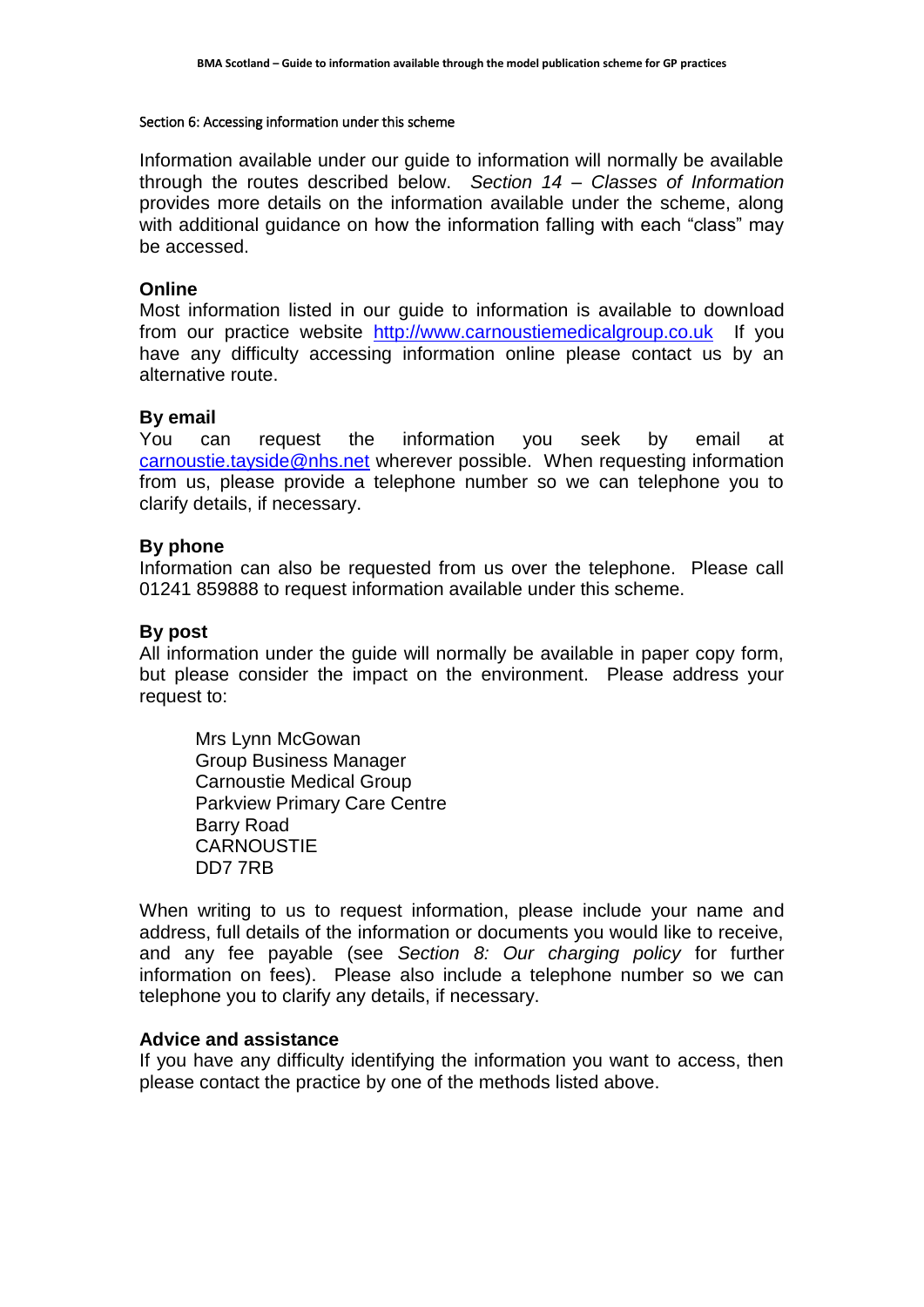#### Section 7: Information that we may withhold

All information covered by our guide to information can either be accessed through our website, or will be processed promptly and provided as soon as possible following our receipt of your request.

Our aim in maintaining this guide is to be as open as possible. You should note, however, that there may be circumstances where information will be withheld from one of the classes of information listed in *Section 14 – Classes of Information*. Information will only be withheld where permitted by The Freedom of Information (Scotland) Act 2002 (FOISA).

Information may be withheld, for example, where its disclosure would breach the law of confidentiality or harm an organisation's commercial interests. Information may also be withheld if it is another person's personal information, and its release would breach data protection legislation.

Information would not be disclosed in the following examples:

- Requests for information that is contained in patient medical records. However, you do have the right to request your own medical records, see *Section 13 - How to access information which is not available under this scheme.*
- Requests for information relating to private income of practice partners or practice staff
- Requests for financial information that would likely prejudice substantially the commercial interests of any person

Additionally, section 25 of FOISA provides an absolute exemption which allows our practice to refuse to deal with a request where the requested information is already reasonably obtainable elsewhere, even where a fee may be charged. Information provided in the publication scheme is considered reasonably obtainable.

Whenever information is withheld we will inform you of this, and will set out why it was not appropriate for that information to be disclosed. Even where information is withheld it may, in many cases, be possible to provide copies with the withheld information edited out.

If you wish to complain about any information which has been withheld from you, please refer to *Section 12 – Complaints*.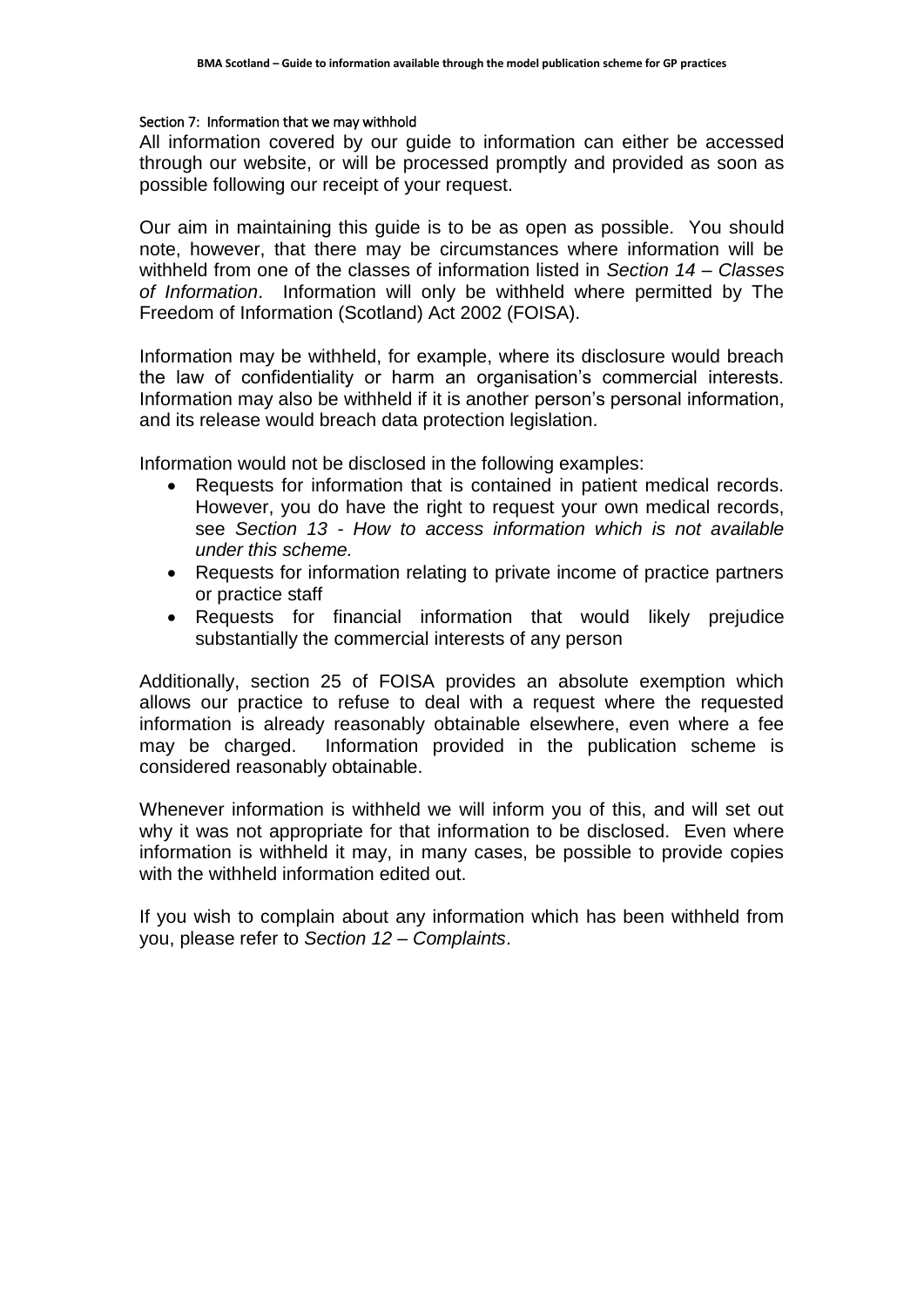#### Section 8: Our charging policy

Unless otherwise stated in Section *14 – Classes of Information*, all information contained within our guide is available from us free of charge where it can be downloaded **from** our website: <http://www.carnoustiemedicalgroup.co.uk/about.htm> or can be sent to you electronically by email.

We reserve the right to impose charges for providing information in paper copy or on computer disc. Charges will reflect the actual costs of reproduction and postage to the practice, as set out below.

In the event that a charge is to be levied, you will be advised of the charge and how it has been calculated. Information will not be provided to you until payment has been received.

# **Reproduction costs:**

Where charges are applied, photocopied information will be charged at a standard rate of 10p per A4 paper (black and white copy) and 30p per A4 paper (colour copy).

Computer discs will be charged at the rate of £1.00 per CD-Rom.

# **Postage cost:**

We will pass on postage charges to the requester at the cost to the practice of sending the information by first class post.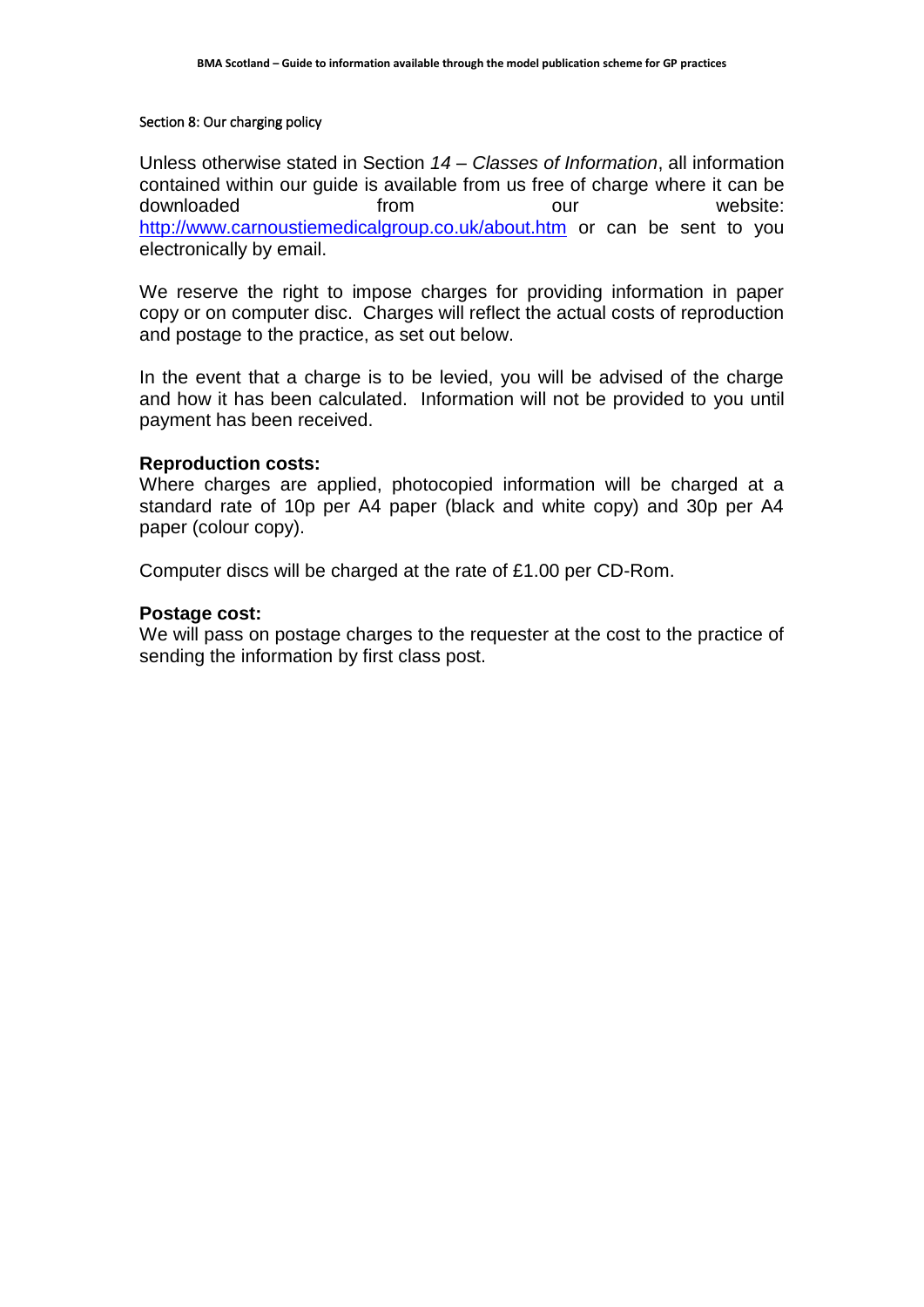#### Section 9: Our copyright policy

Carnoustie Medical Group holds the copyright for the vast majority of information in this guide to information. All of this information can be copied or reproduced without our formal permission, provided it is copied or reproduced accurately, is not used in a misleading context, and provided that the source of the material is identified.

The guide may, however, contain information where the copyright holder is not Carnoustie Medical Group. In most cases the copyright holder will be obvious from the documents. In cases where the copyright is unclear, however, it is the responsibility of the person accessing the information to locate and seek the permission of the copyright holder before reproducing the material or in any other way breaching the rights of the copyright holder. Wherever possible, this scheme will indicate where we do not own the copyright on documents within *Section 14 – Classes of Information*.

Information about Crown copyright material is available on the website of the Queens Printer for Scotland at www.ogps.gov.uk . We can provide you with a copy of this information if you do not have internet access.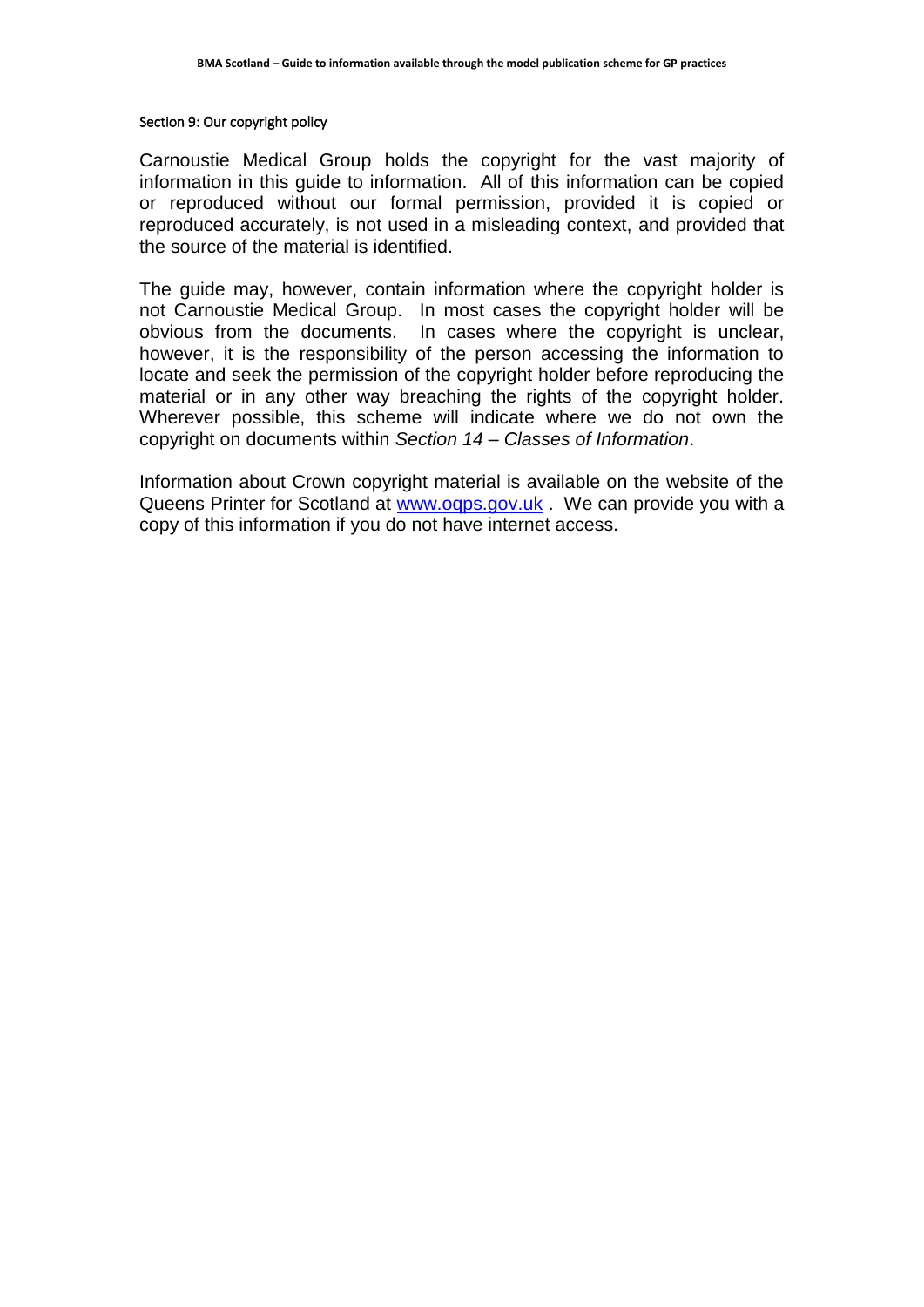#### Section 10: Our records management and disposal policy

All information at Carnoustie Medical Group is held, retained and destroyed in accordance with *Scottish Government – Records Management: NHS Code of Practice (Scotland)*. Confidentiality of patient information is maintained in accordance with the *NHS (Scotland) Act 1978 Directions on the Confidentiality and Disclosure of Information: General Medical Services, Primary Medical Services Section 17C Agreements and Health Boards Primary Medical Services Contracts*. These documents are available on the NHS Scotland website ([http://www.publications.scot.nhs.uk\)](http://www.publications.scot.nhs.uk/).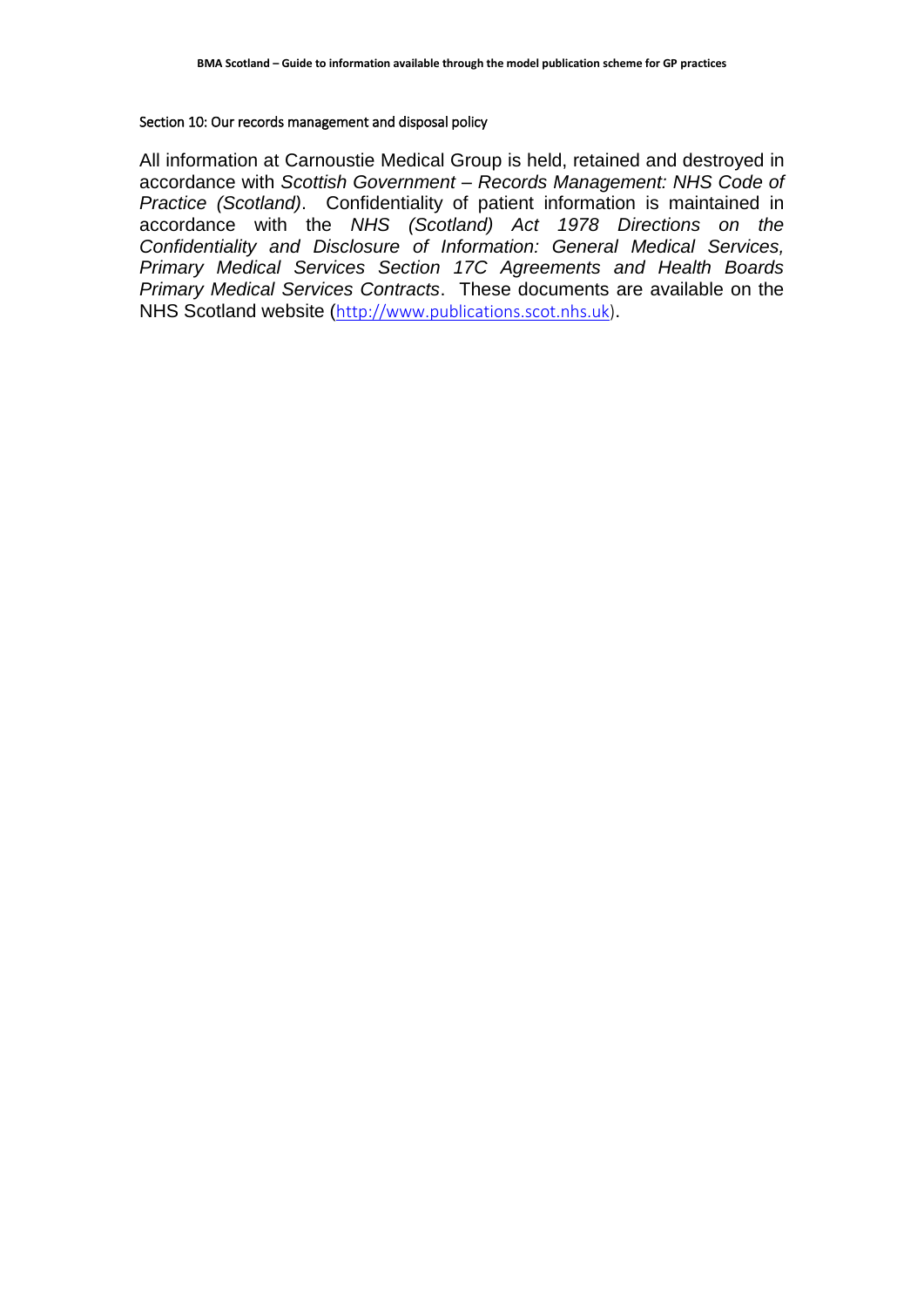#### Section 11: Feedback

Carnoustie Medical Group is required to review our guide to information from time to time. As a result, we welcome feedback on how we can develop our guide further. If you would like to comment on any aspect of this guide to information, then please contact us. You may, for example wish to tell us about:

- other information that you would like to see included in the guide
- whether you found the guide easy to use
- whether you found the quide to information useful
- whether our staff were helpful
- other ways in which our guide to information can be improved

Please send any comments or suggestions to:

Mrs Lynn McGowan Group Business Manager Carnoustie Medical Group Parkview Primary Care Centre Barry Road **CARNOUSTIE** DD7 7RB

Tel: 01241 859888 Fax: 01241 852080 Email: [carnoustie.tayside@nhs.net](mailto:carnoustie.tayside@nhs.net)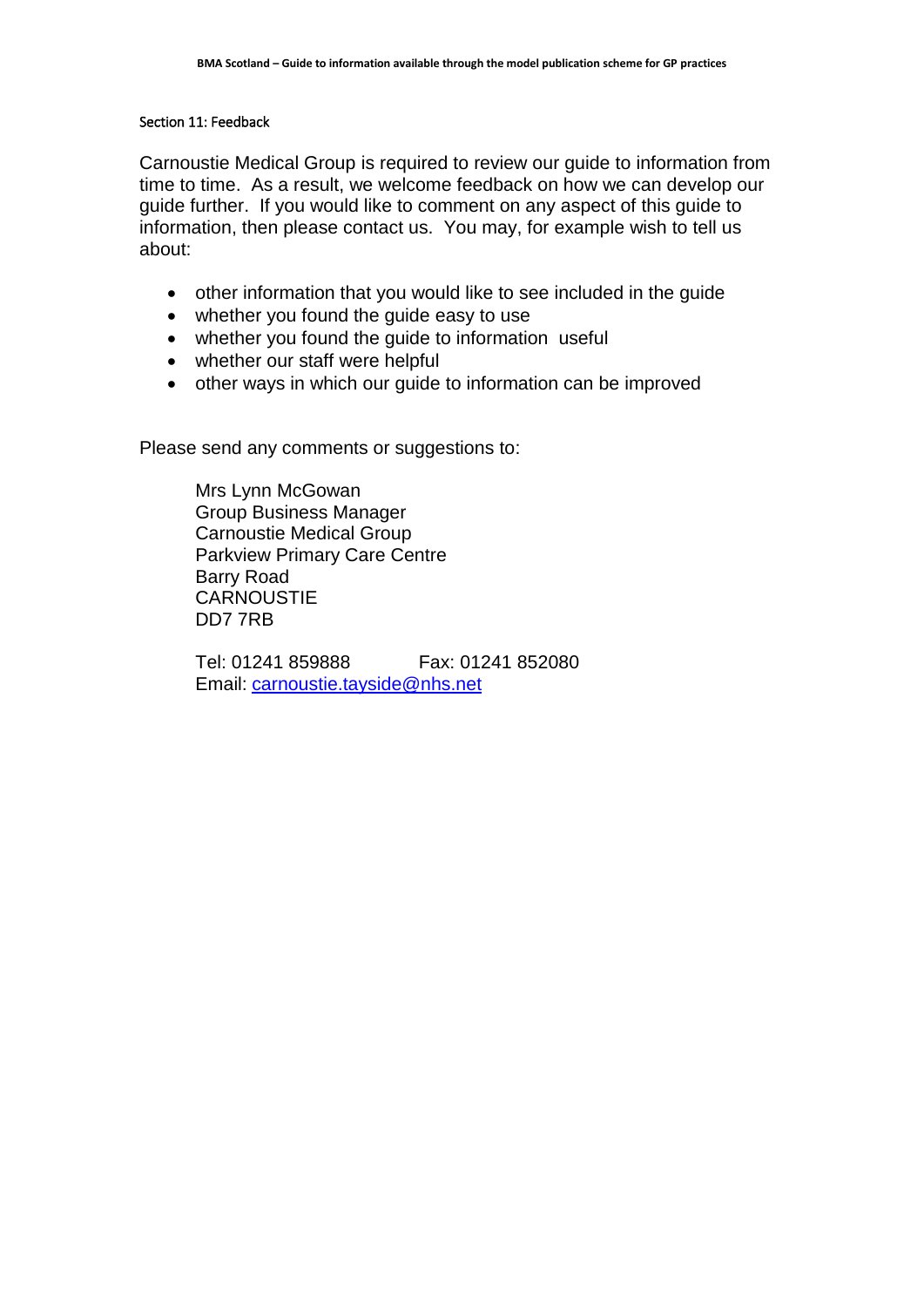## Section 12: Complaints

Our aim is to make our guide to information as user-friendly as possible, and we hope that you can access all the information we publish with ease. If you do wish to complain about any aspect of the guide, however, then please contact us, and we will try and resolve your complaint as quickly as possible. You can contact:

Mrs Lynn McGowan Group Business Manager Carnoustie Medical Group Parkview Primary Care Centre Barry Road **CARNOUSTIE** DD7 7RB

Tel: 01241 859888 Fax: 01241 852080 Email: [carnoustie.tayside@nhs.net](mailto:carnoustie.tayside@nhs.net)

Any complaint will be acknowledged within two working days of receipt and we will respond in full within twenty working days.

You have legal rights to access information under this guide and a right of appeal to the Scottish Information Commissioner if you are dissatisfied with our response. These rights apply only to information requests made in writing<sup>\*</sup> or another recordable format. If you are unhappy with our responses to your request you can ask us to review it and if you are still unhappy, you can make an appeal to the Scottish Information Commissioner.

The Commissioner's website has a guide to this three-step process, and operates an enquiry service from Monday to Friday, 9:00am to 5:00pm. The Commissioner's office can be contacted as follows:

Scottish Information Commissioner Kinburn Castle Doubledykes Road St Andrews Fife KY16 9DS

Telephone 01334 464610 Email enquiries@itspublicknowledge.info Website [www.itspublicknowledge.info](http://www.itspublicknowledge.info/)

\*verbal requests for environmental information carry similar rights.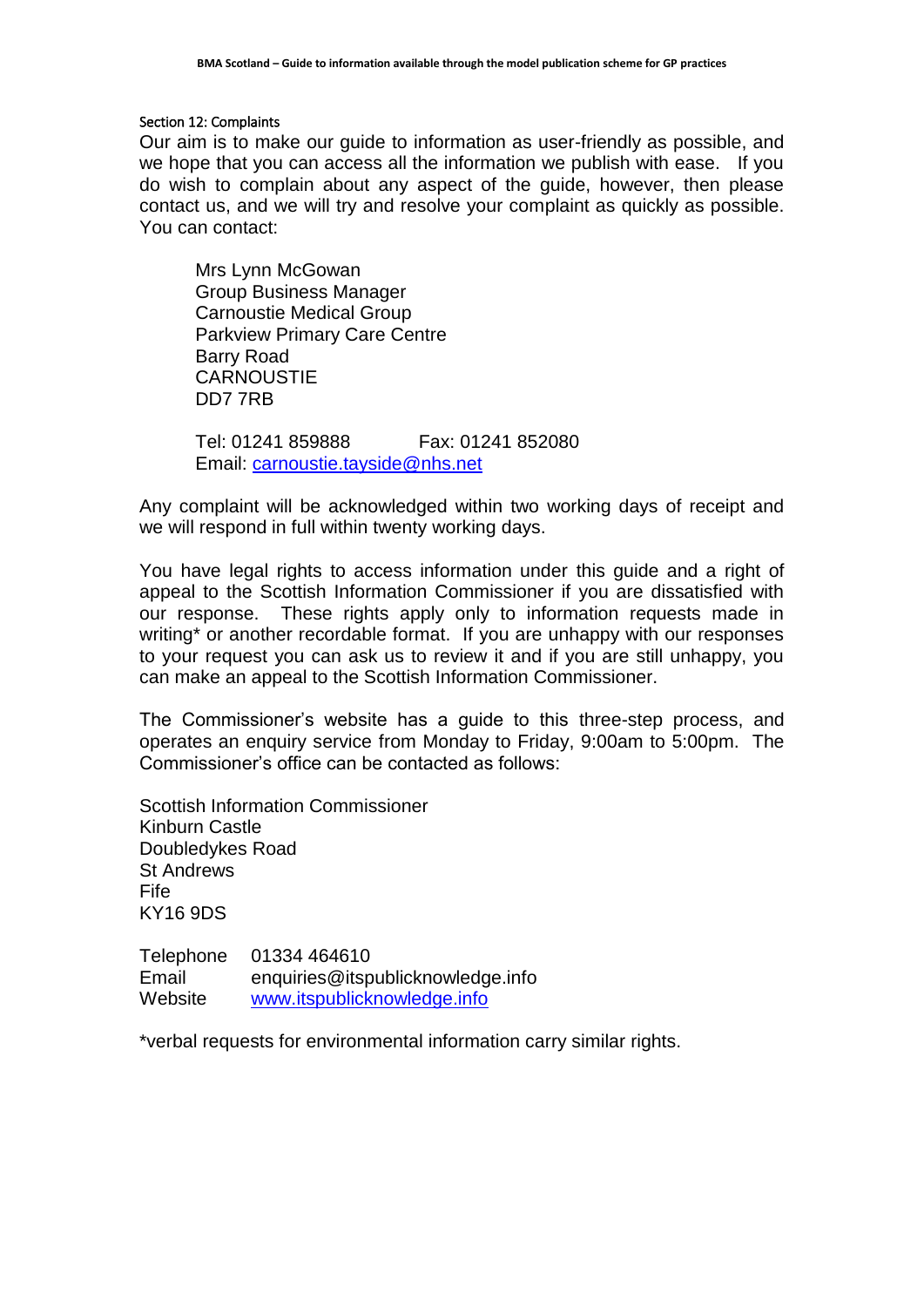## Section 13: How to access information which is not available under this scheme

If the information you are seeking is not available under this guide to information, then you may wish to request it from us. The Freedom of Information (Scotland) Act 2002 (FOISA) provides you with a right of access to the information we hold, subject to certain exemptions. The Environmental Information (Scotland) Regulations 2004 (EIRs) separately provide a right of access to the environmental information we hold, while the Data Protection Act 2018 (DPA) provides a right of access to any personal information about you that we hold. Again, these rights are subject to certain exceptions or exemptions.

Should you wish to request a copy of any information that we hold that is not available under this scheme, please write to:

Mrs Lynn McGowan Group Business Manager Carnoustie Medical Group Parkview Primary Care Centre Barry Road **CARNOUSTIF** DD7 7RB

Tel: 01241 859888 Fax: 01241 852080 Email: [carnoustie.tayside@nhs.net](mailto:carnoustie.tayside@nhs.net)

The Data Protection Act is regulated by the Information Commissioner's Office (ICO), which is separate to the Scottish Information Commissioner. The Information Commissioner's Office can be contacted as follows:

# Information Commissioner's Office (Scotland)

45 Melville Street **Edinburgh** EH3 7HL

| 0303 123 1115       |
|---------------------|
| scotland@ico.org.uk |
| www.ico.org.uk      |
|                     |

# Charges for information which is not available under the guide

The charges for information which is available under this guide are set out under Section 8 – Our Charging Policy. Fees for information that is not available under this guide are outlined in The Freedom of Information (Fees for Required Disclosure) (Scotland) Regulations 2004. If you submit a request to us for information which is not available under the Model Publication Scheme the charges will be based on the following calculations:

*General information requests*

• There will be no charge for information requests which cost us £100 or less to process.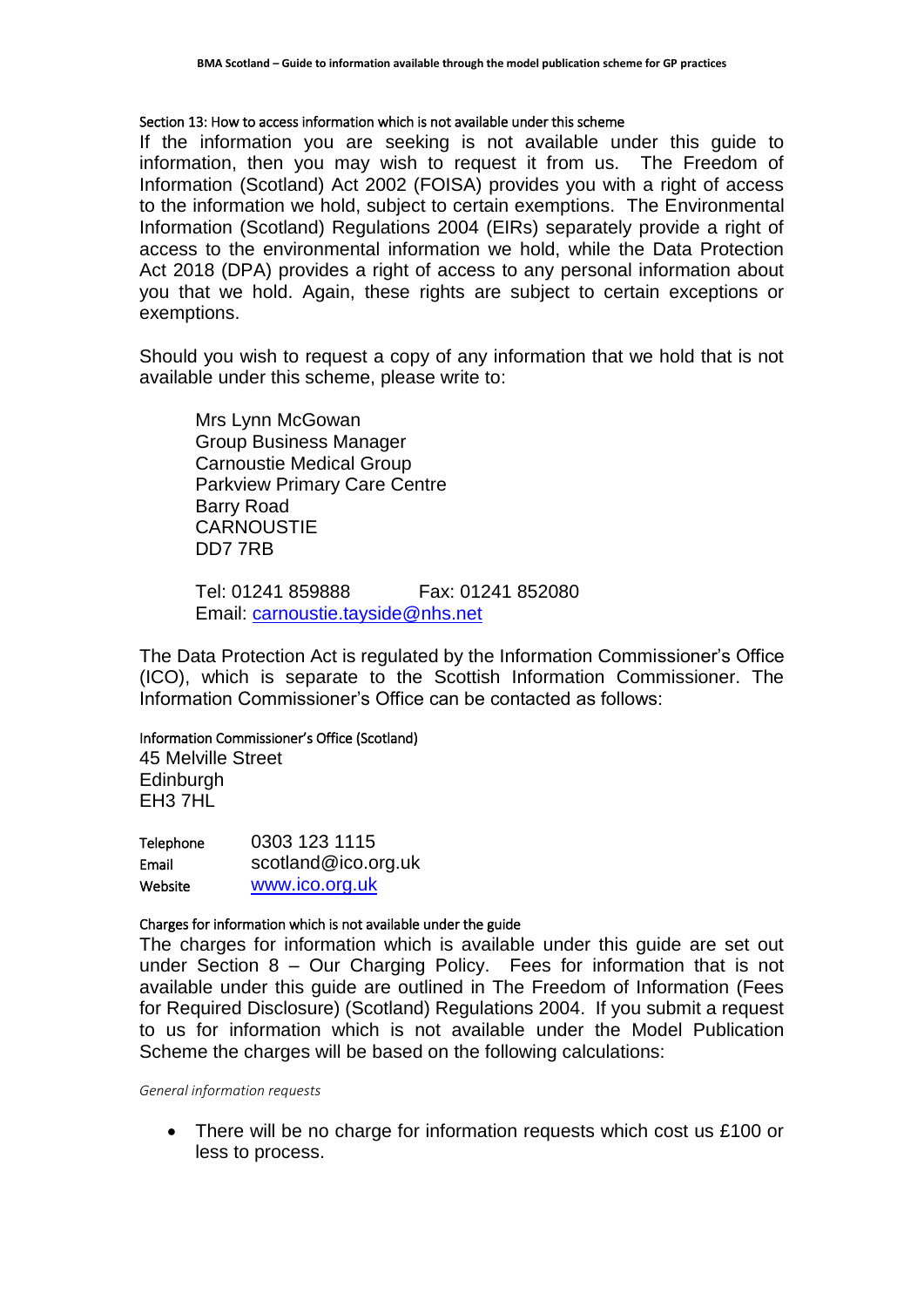- Where information costs between £100 and £600 to provide you may be asked to pay 10% of the cost. That is, if you were to ask for information that cost us £600 to provide, you would be asked to pay £50, calculated on the basis of a waiver for the first £100 and 10% of the remaining £500.
- We are not obliged to respond to requests which will cost us over £600 to process.
- In calculating any fee, staff time will be calculated at actual cost per staff member hourly salary rate to a maximum of £15 per person per hour.
- We do not charge for the time to determine whether we hold the information requested, nor for the time it takes to decide whether the information can be released. Charges may be made for locating, retrieving and providing information to you.
- In the event that we decide to impose a charge we will issue you with notification of the charge (a fee notice) and how it has been calculated. You will have three months from the date of issue of the fees notice in which to decide whether to pay the charge. The information will be provided to you on payment of the charge. If you decide not to proceed with the request there will be no charge to you.

# *Charges for environmental information*

We do not charge for the time to determine whether we hold the information requested, nor for the time it takes to decide whether the information can be released.

In the event that we decide to impose a charge we will issue you with notification of the charge and how it has been calculated. The information will be provided to you on payment of the charge. If you decide not to proceed with the request there will be no charge to you.

Charges are calculated on the basis of the actual cost to the authority of providing the information.

- Photocopying is charged at 10p per A4 sheet for black and white copying, 30p per A4 sheet for colour copying.
- Postage is charged at actual rate for first class mail.
- Staff time is calculated at actual cost per staff member hourly salary rate to a maximum of £15 per person per hour.

The first £100 worth of information will be provided to you without charge.

Where information costs between £100 and £600 to provide you will be asked to pay 10% of the cost. That is, if you were to ask for information that cost us £600 to provide, you would be asked to pay £50 calculated on the basis of a waiver for the first £100 and 10% of the remaining £500.

Where it would cost more than £600 to provide the information to you, however, we will ask you to pay the full cost of providing the information, with no waiver for any portion of the cost.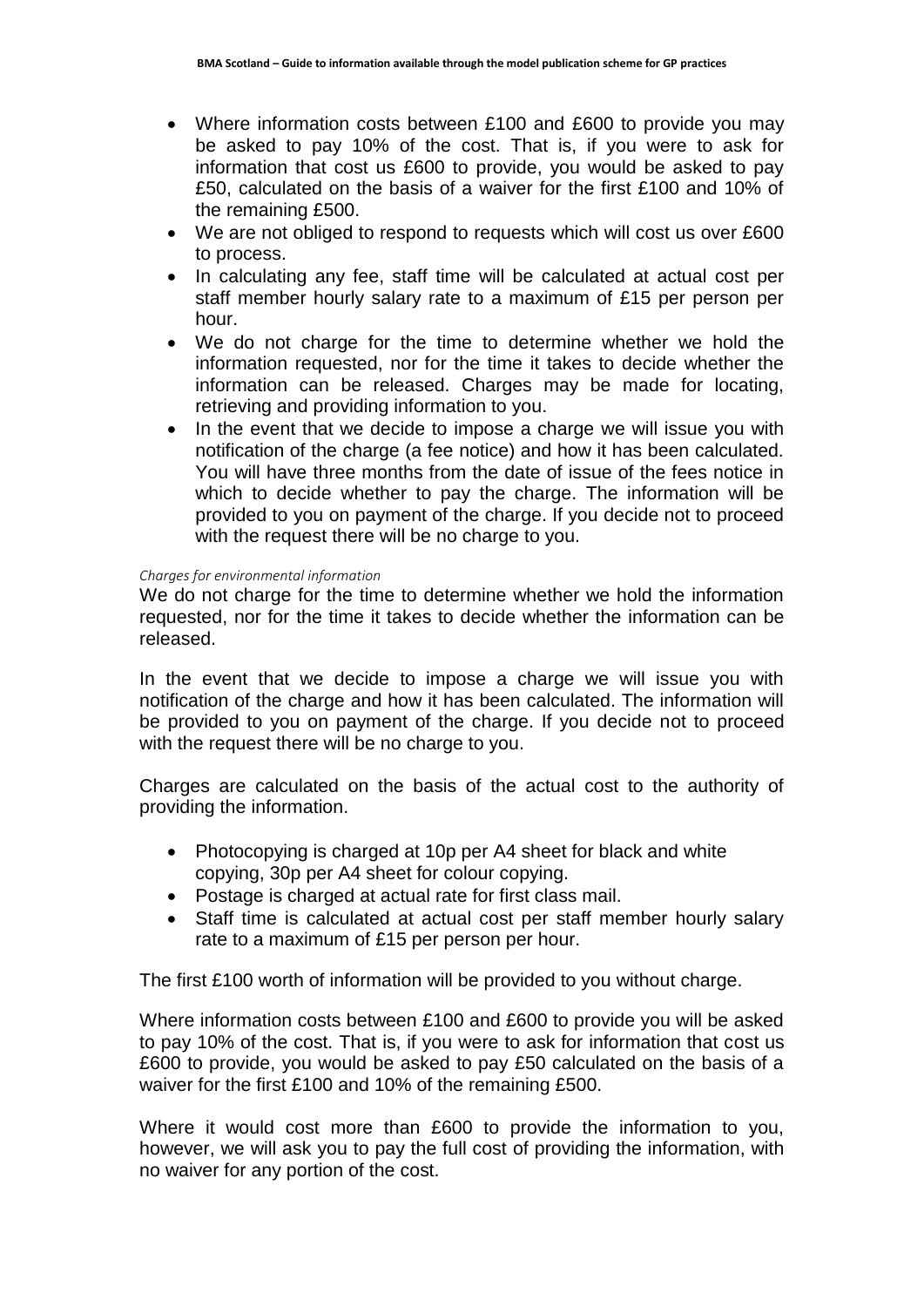# Requests for your own personal data

While you cannot request personal data under the FOISA you are entitled to request your own personal data under the DPA. Under the DPA you can request your personal information from Carnoustie Medical Group.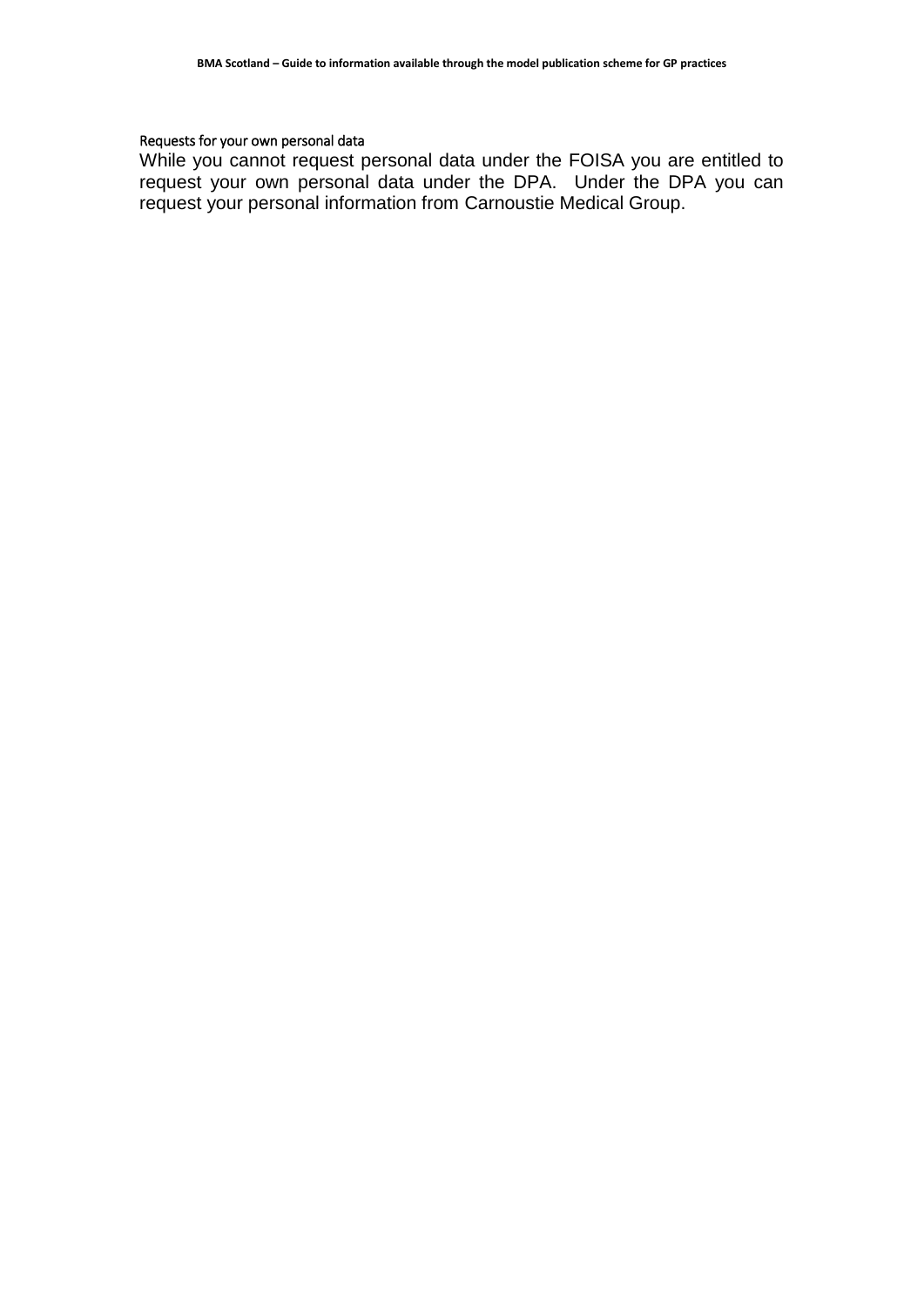## Section 14 – Classes of information

The Freedom of Information (Scotland) Act, 2002 requires a publication scheme to specify the classes of information the Public Authority already publishes or intends to publish. Our intention is to publish as much information as possible through our guide to information, where there is known to be public interest. However, exemptions under the Freedom of Information (Scotland) Act, 2002 may allow us to withhold some information, as indicated in Section 7: Information that we may withhold.

We publish information that we hold within the following classes:

- Class 1: About Carnoustie Medical Group
- Class 2: How we deliver our function and services
- Class 3: How we take decisions and what we have decided
- Class 4: What we spend and how we spend it
- Class 5: How we manage our human, physical and information resources
- Class 6: How we procure goods and services from external providers
- Class 7: How we are performing
- Class 8: Our commercial publications
- Class 9: Our open data

Once information is published under a class we will continue to make it available for the current and previous two financial years.

Where information has been updated or superseded, only the current version will be available. If you would like to see previous versions, you may make a request to us for that information.

| Class 1: About Carnoustie Medical Group                             |                                                                                                                                                                                                                                                                                           |  |
|---------------------------------------------------------------------|-------------------------------------------------------------------------------------------------------------------------------------------------------------------------------------------------------------------------------------------------------------------------------------------|--|
|                                                                     | Class description: Information about Carnoustie Medical Group, who we are, where to find us,                                                                                                                                                                                              |  |
| how to contact us, how we are managed and our external relations.   |                                                                                                                                                                                                                                                                                           |  |
| The information we publish<br>under this class                      | How to access it                                                                                                                                                                                                                                                                          |  |
| Practice name, address and<br>contact details                       | Information contained in section 2 of this document and<br>our practice leaflet.<br>This information is available by email and post is also<br>available on our practice website<br>http://www.carnoustiemedicalgroup.co.uk/about.htm It is<br>also available from our GP practice.       |  |
| Organisational structure, roles<br>and responsibilities of partners | Information contained in section 2 of this document and<br>our practice leaflet.<br>This information is available by email and post it is also<br>available on our practice website<br>http://www.carnoustiemedicalgroup.co.uk/about.htm<br>It is<br>also available from our GP practice. |  |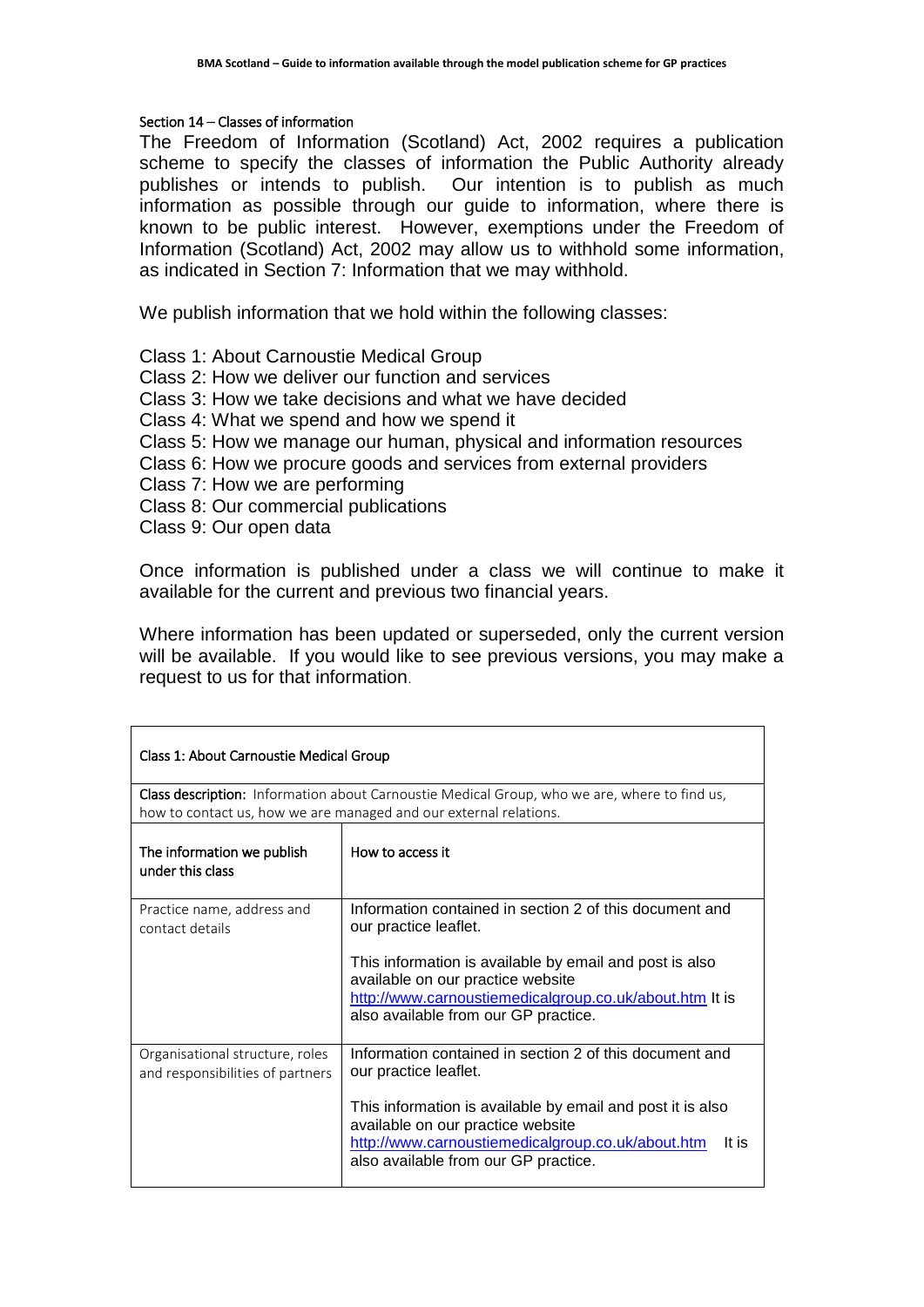| Practice opening hours                                   | Information contained in section 2 of this document and<br>our practice leaflet.                                               |
|----------------------------------------------------------|--------------------------------------------------------------------------------------------------------------------------------|
|                                                          | This information is available by email and post it is also<br>available on our practice website                                |
|                                                          | http://www.carnoustiemedicalgroup.co.uk/about.htm It is<br>also available from our GP practice.                                |
|                                                          |                                                                                                                                |
| Contact details for patients<br>and complaints functions | Information contained in section 2 of this document and our<br>practice leaflet.                                               |
|                                                          | This information is available by email and post it is also available<br>on our practice website                                |
|                                                          | http://www.carnoustiemedicalgroup.co.uk/about.htm                                                                              |
| Publication scheme and guide                             | This information is available by email and post. The Model                                                                     |
| to information                                           | Publication Scheme is available on the Information<br>Commissioner's website <sup>1</sup> it is also available on our practice |
|                                                          | website<br>http://www.carnoustiemedicalgroup.co.uk/about.htm It is                                                             |
|                                                          | also available from our GP practice.                                                                                           |
| Charging schedule for                                    | Information contained in section 8 of this document and                                                                        |
| published information                                    | our practice leaflet.                                                                                                          |
|                                                          | This information is available by email and post it is also<br>available on our practice website                                |
|                                                          | http://www.carnoustiemedicalgroup.co.uk/about.htm It is                                                                        |
|                                                          | also available from our GP practice.                                                                                           |
| Contact details and advice<br>about how to request       | Information contained in section 6 of this document and<br>our practice leaflet.                                               |
| information                                              | This information is available by email and post it is also<br>available on our practice website                                |
|                                                          | http://www.carnoustiemedicalgroup.co.uk/about.htm It is                                                                        |
|                                                          | also available from our GP practice.                                                                                           |
| Charging schedule for<br>environmental information       | Information contained in section 13 of this document and<br>our practice leaflet.                                              |
|                                                          | This information is available by email and post it is also                                                                     |
|                                                          | available on our practice website<br>http://www.carnoustiemedicalgroup.co.uk/about.htm It is                                   |
|                                                          | also available from our GP practice.                                                                                           |
|                                                          |                                                                                                                                |
| Legal/contractual framework<br>for the authority         | Information contained in section 2 of this document and<br>our practice leaflet.                                               |
|                                                          | This information is available by email and post it is also                                                                     |
|                                                          | available on our practice website<br>http://www.carnoustiemedicalgroup.co.uk/about.htm It is                                   |
|                                                          | also available from our GP practice                                                                                            |
|                                                          |                                                                                                                                |

<sup>1</sup> http://www.itspublicknowledge.info/MPS

i<br>L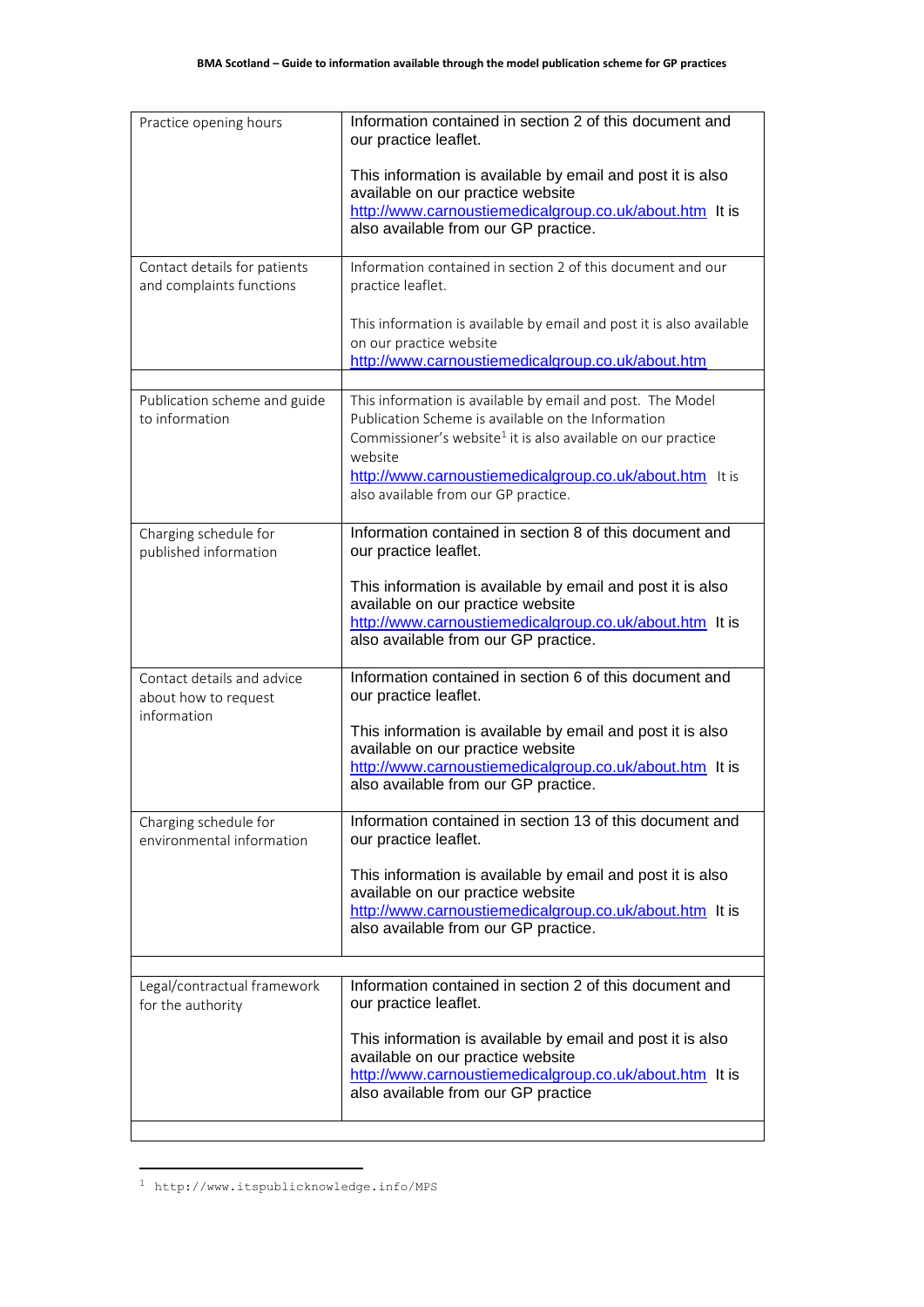| Description of practice<br>governance/decision making                                            | Information contained in section 2 of this document and<br>our practice leaflet.                                                                                                                   |
|--------------------------------------------------------------------------------------------------|----------------------------------------------------------------------------------------------------------------------------------------------------------------------------------------------------|
| structures                                                                                       | This information is available by email and post it is also<br>available on our practice website<br>http://www.carnoustiemedicalgroup.co.uk/about.htm It is<br>also available from our GP practice. |
| Names of, responsibilities of<br>and (work-related)                                              | Information contained in section 2 of this document and<br>our practice leaflet.                                                                                                                   |
| biographical details of the                                                                      |                                                                                                                                                                                                    |
| people who make strategic                                                                        | This information is available by email and post it is also<br>available on our practice website                                                                                                    |
| and operational decisions<br>about the performance of<br>function and/or delivery of<br>services | http://www.carnoustiemedicalgroup.co.uk/about.htm It is<br>also available from our GP practice.                                                                                                    |
| Governance polices                                                                               | Information contained in section 2 of this document and<br>our practice leaflet.                                                                                                                   |
|                                                                                                  | This information is available by email and post it is also                                                                                                                                         |
|                                                                                                  | available on our practice website<br>http://www.carnoustiemedicalgroup.co.uk/about.htm It is                                                                                                       |
|                                                                                                  | also available from our GP practice.                                                                                                                                                               |
| Strategic planning processes                                                                     | Information contained in section 4 of this document and                                                                                                                                            |
|                                                                                                  | our practice leaflet.                                                                                                                                                                              |
|                                                                                                  | This information is available by email and post it is also<br>available on our practice website                                                                                                    |
|                                                                                                  | http://www.carnoustiemedicalgroup.co.uk/about.htm It is                                                                                                                                            |
|                                                                                                  | also available from our GP practice.                                                                                                                                                               |
| Accountability relationships,                                                                    | Information contained in section 2 of this document and                                                                                                                                            |
| including reports to regulators                                                                  | our practice leaflet.                                                                                                                                                                              |
|                                                                                                  | This information is available by email and post it is also<br>available on our practice website                                                                                                    |
|                                                                                                  | http://www.carnoustiemedicalgroup.co.uk/about.htm It is                                                                                                                                            |
|                                                                                                  | also available from our GP practice.                                                                                                                                                               |
|                                                                                                  |                                                                                                                                                                                                    |
| Class 2: How we deliver our functions and services                                               |                                                                                                                                                                                                    |
| and services and information for our services users.                                             | Class description: Information about our work, our strategy and policies for delivering functions                                                                                                  |
| The information we publish<br>under this class                                                   | How to access it                                                                                                                                                                                   |
| Description of practice<br>functions, including statutory<br>basis for them                      | Information contained in sections 2 and 3 of this document<br>and our practice leaflet.                                                                                                            |
|                                                                                                  | This information is available by email and post it is also<br>available on our practice website                                                                                                    |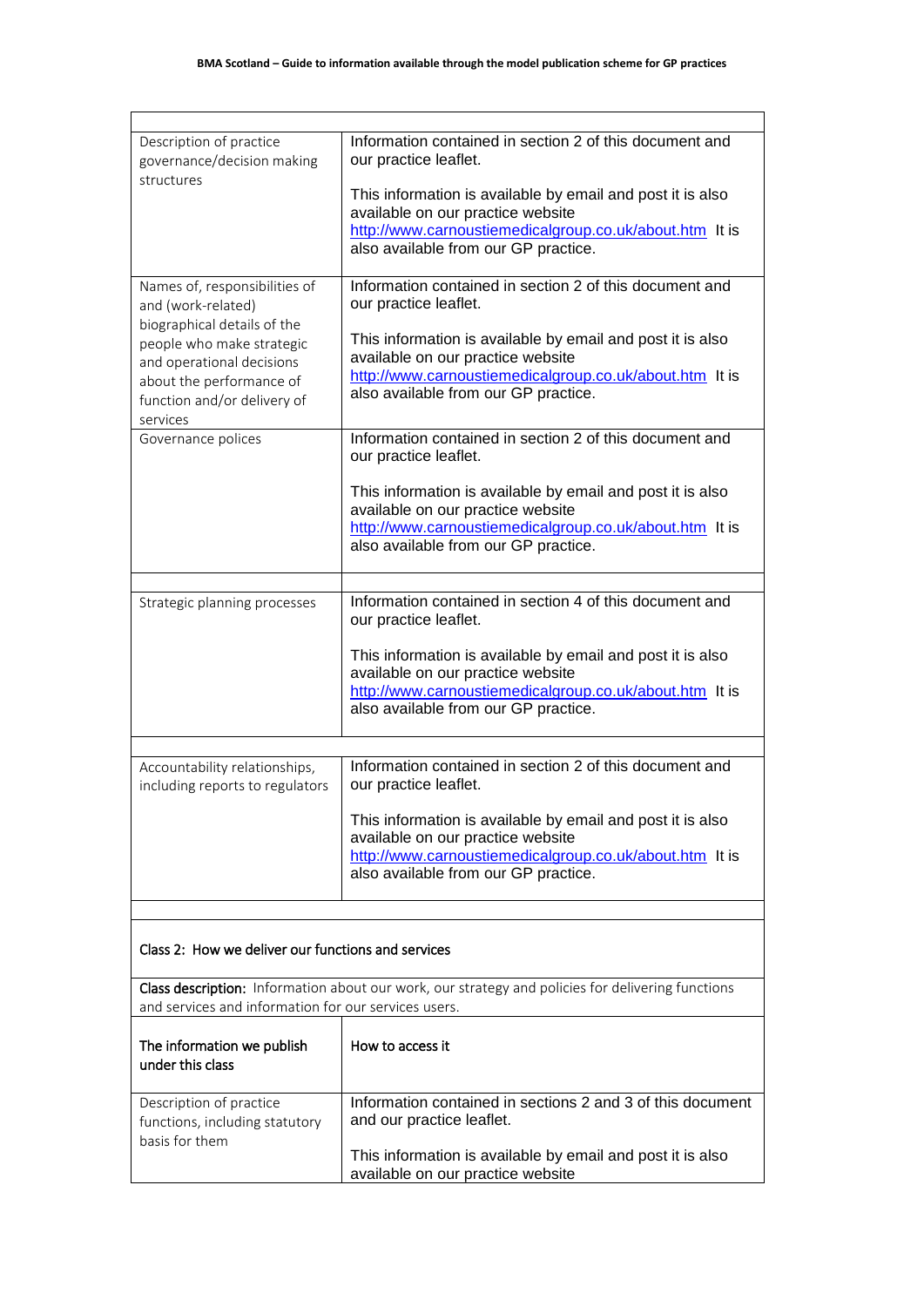|                                                          | http://www.carnoustiemedicalgroup.co.uk/about.htm It is<br>also available from our GP practice.                                                                                                    |
|----------------------------------------------------------|----------------------------------------------------------------------------------------------------------------------------------------------------------------------------------------------------|
| Strategies, policies and<br>internal staff procedure for | Information contained in sections 2 and 3 of this document<br>and our practice leaflet.                                                                                                            |
| performing statutory functions                           | This information is available by email and post it is also<br>available on our practice website<br>http://www.carnoustiemedicalgroup.co.uk/about.htm It is<br>also available from our GP practice. |
| How to report a concern to the<br>practice               | Information contained in section 2 of this document and<br>our practice leaflet.                                                                                                                   |
|                                                          | This information is available by email and post it is also<br>available on our practice website<br>http://www.carnoustiemedicalgroup.co.uk/about.htm It is<br>also available from our GP practice. |
| Reports of the practice's<br>exercise of its functions   | The practice does not hold this information.                                                                                                                                                       |
| List of services, including<br>statutory basis for them  | Information contained in sections 2 and 3 of this document<br>and our practice leaflet.                                                                                                            |
|                                                          | This information is available by email and post it is also<br>available on our practice website<br>http://www.carnoustiemedicalgroup.co.uk/about.htm It is<br>also available from our GP practice. |
| Service policies and internal<br>staff policies          | Information contained in sections 2 and 3 of this document<br>and our practice leaflet.                                                                                                            |
|                                                          | This information is available by email and post it is also<br>available on our practice website<br>http://www.carnoustiemedicalgroup.co.uk/about.htm It is<br>also available from our GP practice. |
| Service schedules and delivery<br>plans                  | Information contained in sections 2 and 3 of this document<br>and our practice leaflet.                                                                                                            |
|                                                          | This information is available by email and post it is also<br>available on our practice website<br>http://www.carnoustiemedicalgroup.co.uk/about.htm It is<br>also available from our GP practice. |
| Information for patients,<br>including how to access     | Information contained in sections 2 and 3of this document<br>and our practice leaflet.                                                                                                             |
| services                                                 | This information is available by email and post it is also<br>available on our practice website<br>http://www.carnoustiemedicalgroup.co.uk/about.htm It is<br>also available from our GP practice. |
| Service fees and charges                                 | Information contained in sections 5 of this document and<br>our practice leaflet.                                                                                                                  |
|                                                          | This information is available by email and post it is also<br>available on our practice website                                                                                                    |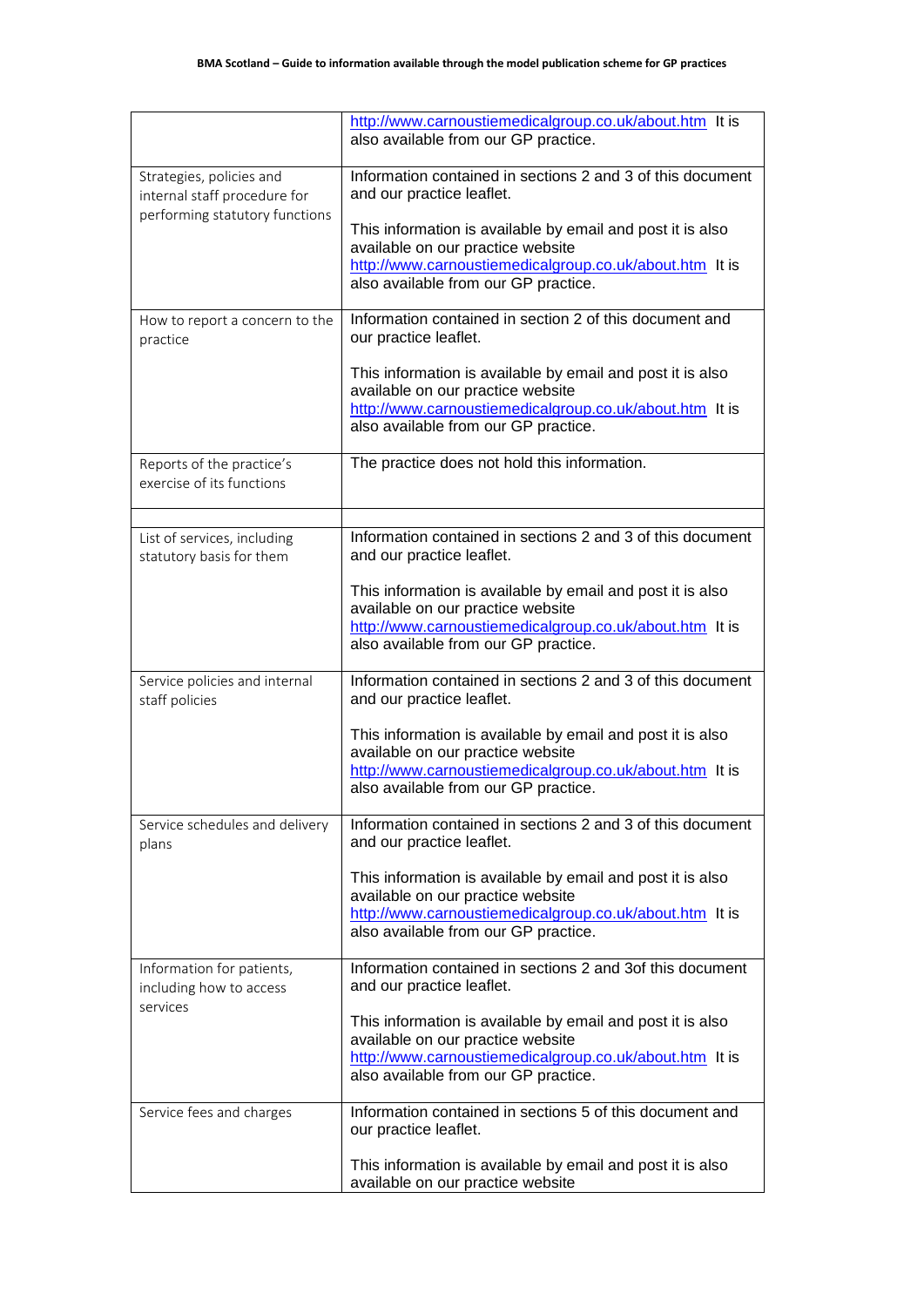|                                                                   | http://www.carnoustiemedicalgroup.co.uk/about.htm It is<br>also available from our GP practice.                                                                                           |
|-------------------------------------------------------------------|-------------------------------------------------------------------------------------------------------------------------------------------------------------------------------------------|
|                                                                   |                                                                                                                                                                                           |
|                                                                   |                                                                                                                                                                                           |
|                                                                   |                                                                                                                                                                                           |
| Class 3: How the practice takes decisions and what it has decided |                                                                                                                                                                                           |
|                                                                   | Class description: Information about the decisions we take, how we make decisions and how we                                                                                              |
| involve others                                                    |                                                                                                                                                                                           |
|                                                                   |                                                                                                                                                                                           |
| The information we publish<br>under this class                    | How to access it                                                                                                                                                                          |
|                                                                   |                                                                                                                                                                                           |
| Decisions taken by the                                            | Minutes of meetings, that are not deemed to contain                                                                                                                                       |
| practice: agendas, reports,                                       | confidential patient information will be available on request                                                                                                                             |
| papers, and minutes of                                            | Information contained in section 4 of this document.                                                                                                                                      |
| meetings (that do not contain<br>confidential patient             |                                                                                                                                                                                           |
| information)                                                      |                                                                                                                                                                                           |
| Public consultation and                                           | Information contained in sections 4 of this document and                                                                                                                                  |
| engagement strategies                                             | our practice leaflet.                                                                                                                                                                     |
|                                                                   | This information is available by email and post it is also                                                                                                                                |
|                                                                   | available on our practice website                                                                                                                                                         |
|                                                                   | http://www.carnoustiemedicalgroup.co.uk/about.htm It is                                                                                                                                   |
|                                                                   | also available from our GP practice.                                                                                                                                                      |
| Environmental Impact                                              | We do not hold this information.                                                                                                                                                          |
| <b>Assessment Reports</b>                                         |                                                                                                                                                                                           |
| undertaken in compliance with                                     |                                                                                                                                                                                           |
| the Town and Country                                              |                                                                                                                                                                                           |
| Planning (Environmental<br>Impact Assessment) (Scotland)          |                                                                                                                                                                                           |
| Regulations 2017                                                  |                                                                                                                                                                                           |
|                                                                   |                                                                                                                                                                                           |
| Class 4: What the practice spends and how it spends it            |                                                                                                                                                                                           |
|                                                                   |                                                                                                                                                                                           |
|                                                                   | Class description: Information about our strategy, and management of, financial resources (in<br>sufficient detail to explain how we spend public money and what has actually been spent. |
|                                                                   |                                                                                                                                                                                           |
| The information we publish                                        | How to access it                                                                                                                                                                          |
| under this class                                                  |                                                                                                                                                                                           |
| Details on NHS funding                                            | This information will be available on request.                                                                                                                                            |
| received by the practice and                                      |                                                                                                                                                                                           |
| the cost of operating our NHS                                     |                                                                                                                                                                                           |
| contract                                                          | The Model Publication Scheme does not require individual<br>salaries or income to be proactively published.                                                                               |
|                                                                   |                                                                                                                                                                                           |
|                                                                   | NHS Funding for the period April 2018 to March 2019                                                                                                                                       |
|                                                                   | totalled £1,491,694.11                                                                                                                                                                    |
|                                                                   | We make no charge for NHS services.                                                                                                                                                       |
|                                                                   |                                                                                                                                                                                           |
|                                                                   | This information is available by email and post it is also                                                                                                                                |
|                                                                   | available on our practice website<br>http://www.carnoustiemedicalgroup.co.uk/about.htm                                                                                                    |
|                                                                   | It is also available from our GP practice.                                                                                                                                                |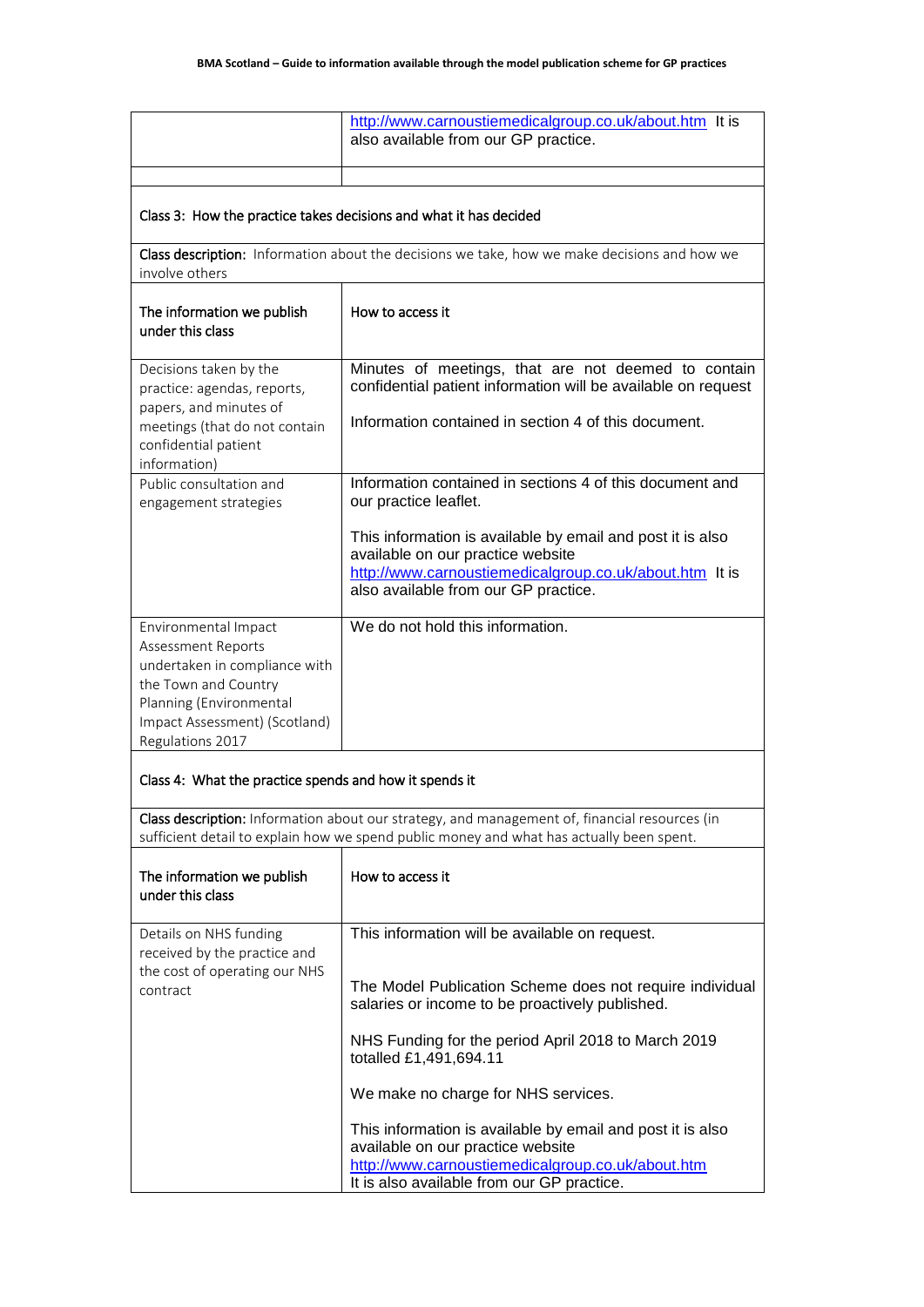| Purchaser equipment and                                                                                                                     | This information is available it can be provided by email                                                                                            |  |
|---------------------------------------------------------------------------------------------------------------------------------------------|------------------------------------------------------------------------------------------------------------------------------------------------------|--|
| supplies                                                                                                                                    | and post.                                                                                                                                            |  |
| Purchasing plans and capital                                                                                                                | We do not hold this information                                                                                                                      |  |
| funding<br>Expenses policies and                                                                                                            | This information will be available on request.                                                                                                       |  |
| procedures                                                                                                                                  |                                                                                                                                                      |  |
| Staff pay and grading structure                                                                                                             | We do not operate a pay/grading structure for our staff.                                                                                             |  |
|                                                                                                                                             |                                                                                                                                                      |  |
|                                                                                                                                             | Class 5: How the practice manages its human, physical and information resources                                                                      |  |
| resources of the authority                                                                                                                  | Class description: Information about how we manage the human, physical and information                                                               |  |
| The information we publish<br>under this class                                                                                              | How to access it                                                                                                                                     |  |
| Strategy and management of<br>human resources                                                                                               | This information is available by email and post. It is also<br>available from our GP practice.                                                       |  |
| Staffing structure                                                                                                                          | Information contained in section 2 of this document.                                                                                                 |  |
|                                                                                                                                             | This information is available by email and post it is also<br>available on our practice website<br>http://www.carnoustiemedicalgroup.co.uk/about.htm |  |
| Human resources policies,                                                                                                                   | It is also available from our GP practice.<br>This information is available by email and post. It is also                                            |  |
| procedures and guidelines<br>(recruitment, performance,<br>management, promotion,<br>pensions, discipline, grievance,<br>staff development) | available from our GP practice.                                                                                                                      |  |
|                                                                                                                                             |                                                                                                                                                      |  |
| Management of the practice<br>premises                                                                                                      | This information is available by email and post. It is also<br>available from our GP practice.                                                       |  |
| Premises maintenance<br>arrangements                                                                                                        | This information is available by email and post. It is also<br>available from our GP practice.                                                       |  |
| Records management                                                                                                                          | Information contained in sections 10 of this document.                                                                                               |  |
| policy                                                                                                                                      | This information is available by email and post. It is also<br>available from our GP practice                                                        |  |
| Information governance                                                                                                                      | Information contained in section 10 of this document.                                                                                                |  |
|                                                                                                                                             | This information is available by email and post. It is also<br>available from our GP practice.                                                       |  |
| Class 6: How the practice procures goods and services from external providers                                                               |                                                                                                                                                      |  |
| external providers                                                                                                                          | Class description: Information about how we procure goods and services, and our contacts with                                                        |  |
| The information we publish<br>under this class                                                                                              | How to access it                                                                                                                                     |  |
|                                                                                                                                             |                                                                                                                                                      |  |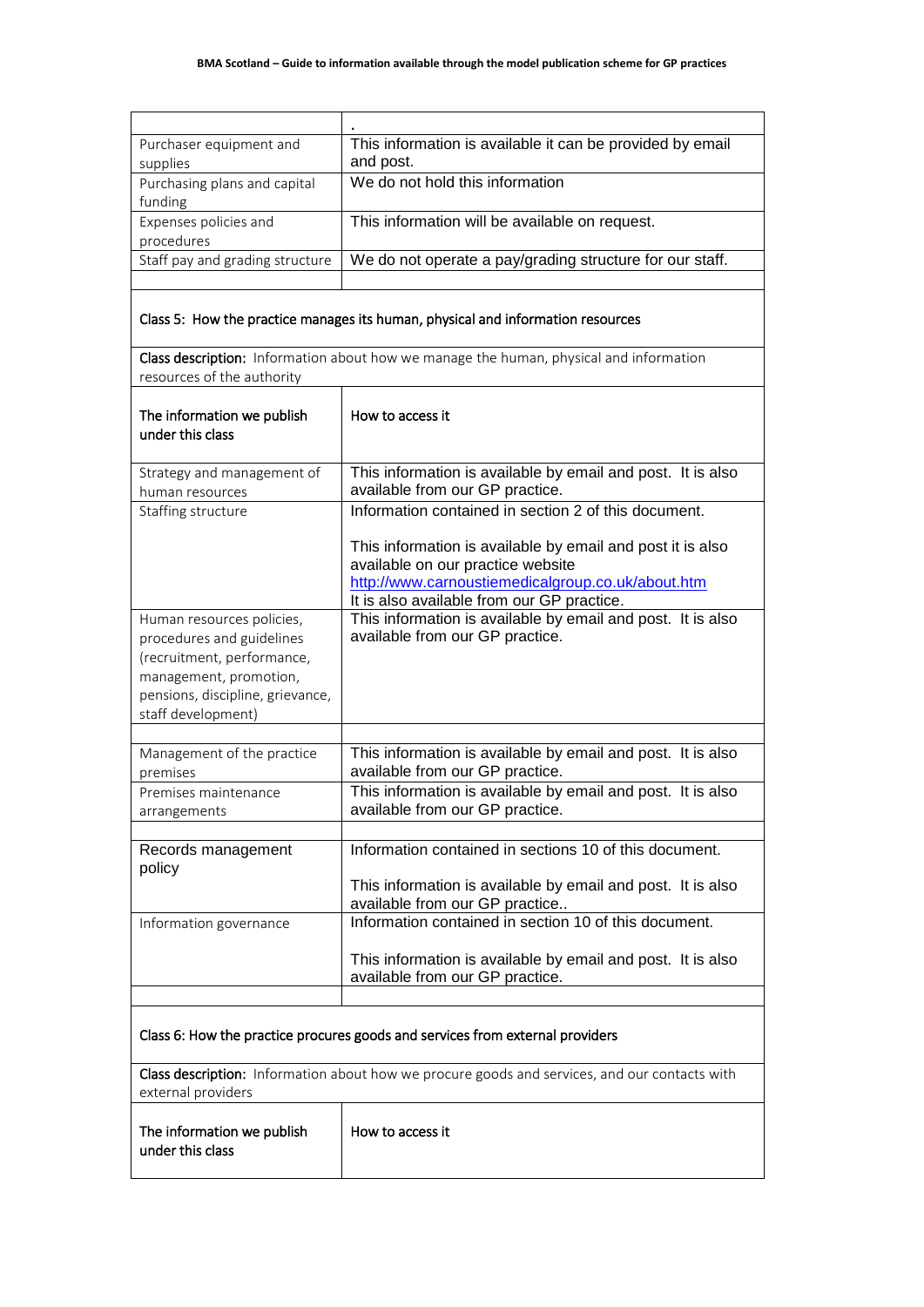| Procurement policies and                                    | We do not hold this information.                                                                 |
|-------------------------------------------------------------|--------------------------------------------------------------------------------------------------|
| procedures                                                  |                                                                                                  |
| Invitations to tender                                       | We do not hold this information.                                                                 |
| Register of contracts awarded,                              | We do not hold this information.                                                                 |
| which have gone through                                     |                                                                                                  |
| formal tendering, including                                 |                                                                                                  |
| name of supplier, period of                                 |                                                                                                  |
| contract and value                                          |                                                                                                  |
| Additional information which                                | We do not hold this information.                                                                 |
| is required to be published by                              |                                                                                                  |
| applicable procurement                                      |                                                                                                  |
| legislation and statutory                                   |                                                                                                  |
| guidance (eg the Procurement<br>Reform (Scotland) Act 2014, |                                                                                                  |
| the Procurement (Scotland)                                  |                                                                                                  |
| Regulations 2016 and Public                                 |                                                                                                  |
| Contracts                                                   |                                                                                                  |
| (Scotland)Regulations 2015                                  |                                                                                                  |
| Links to procurement                                        | We do not have any published information on this website.                                        |
| information published by the                                |                                                                                                  |
| practice on the Public                                      |                                                                                                  |
| Contracts Scotland website                                  |                                                                                                  |
|                                                             |                                                                                                  |
|                                                             |                                                                                                  |
| Class 7: How our practice is performing                     |                                                                                                  |
|                                                             |                                                                                                  |
|                                                             | Class description: Information about how the authority performs as an organisation, and how well |
| it delivers its functions and services                      |                                                                                                  |
|                                                             |                                                                                                  |
| The information we publish                                  | How to access it                                                                                 |
| under this class                                            |                                                                                                  |
|                                                             |                                                                                                  |
| External reports, reports for                               | This information is available by email and post. It is also                                      |
| NHS boards, annual reports,                                 | available from our GP practice.                                                                  |
| and performance statements                                  |                                                                                                  |
| Mainstreaming Equality                                      | We do not hold this information.                                                                 |
| Reports produced under the                                  |                                                                                                  |
| Equality Act 2010 (Specific                                 |                                                                                                  |
| Duties) (Scotland) Regulations                              |                                                                                                  |
|                                                             |                                                                                                  |
| 2012, as amended                                            |                                                                                                  |
| Employee and board equality                                 | We do not hold this information.                                                                 |
| monitoring reports, produced                                |                                                                                                  |
| under the Equality Act 2010                                 |                                                                                                  |
| (Specific Duties) (Scotland)                                |                                                                                                  |
| Regulations 2012, as amended                                |                                                                                                  |
|                                                             |                                                                                                  |
|                                                             |                                                                                                  |
| Class 8: Our commercial publications                        |                                                                                                  |
|                                                             |                                                                                                  |
|                                                             | Class description: Information packaged and made available for sale on a commercial basis and    |
|                                                             | sold at market value through a retail outlet (e.g. research journal)                             |
|                                                             |                                                                                                  |
| The information we publish                                  | How to access it                                                                                 |
| under this class                                            |                                                                                                  |